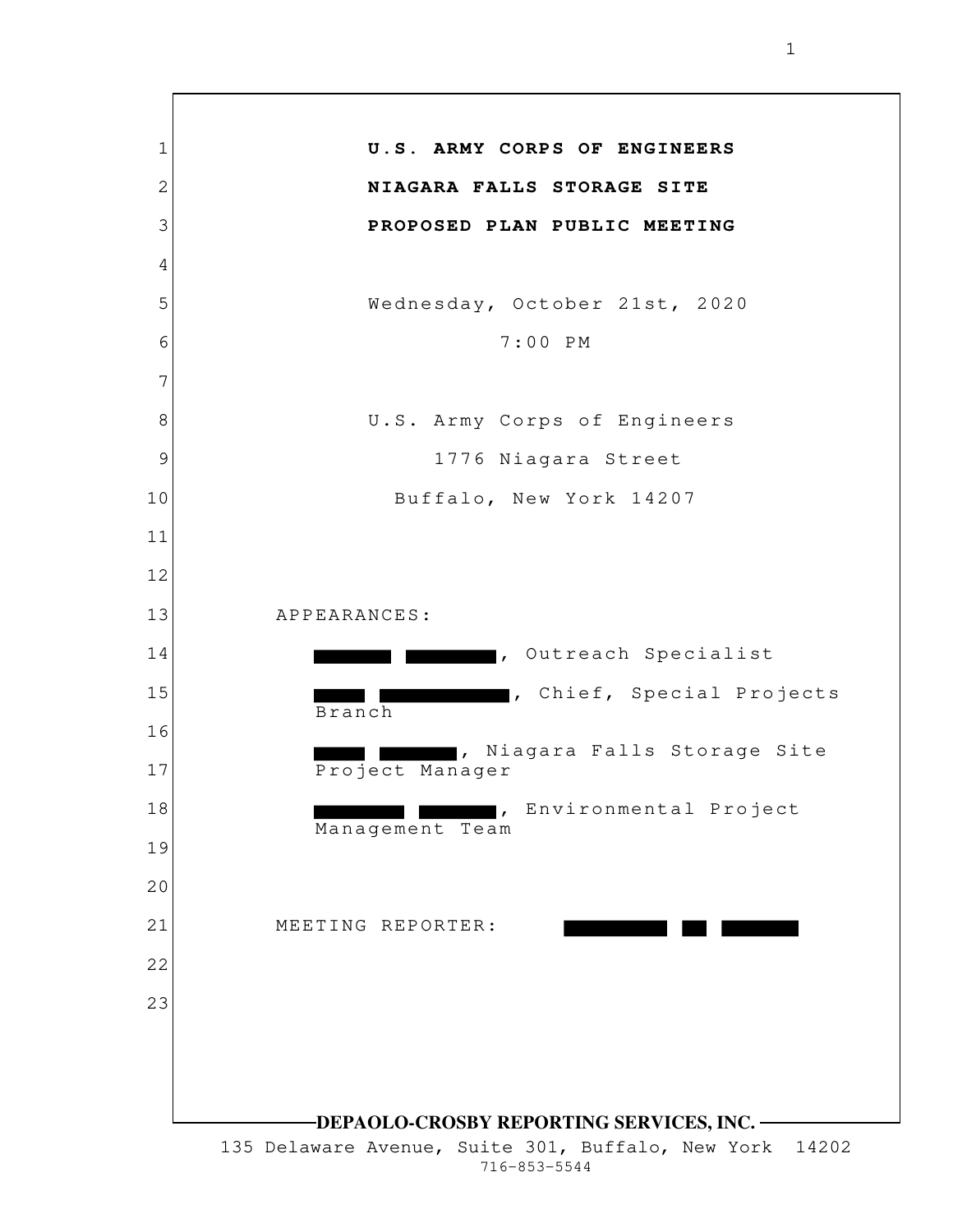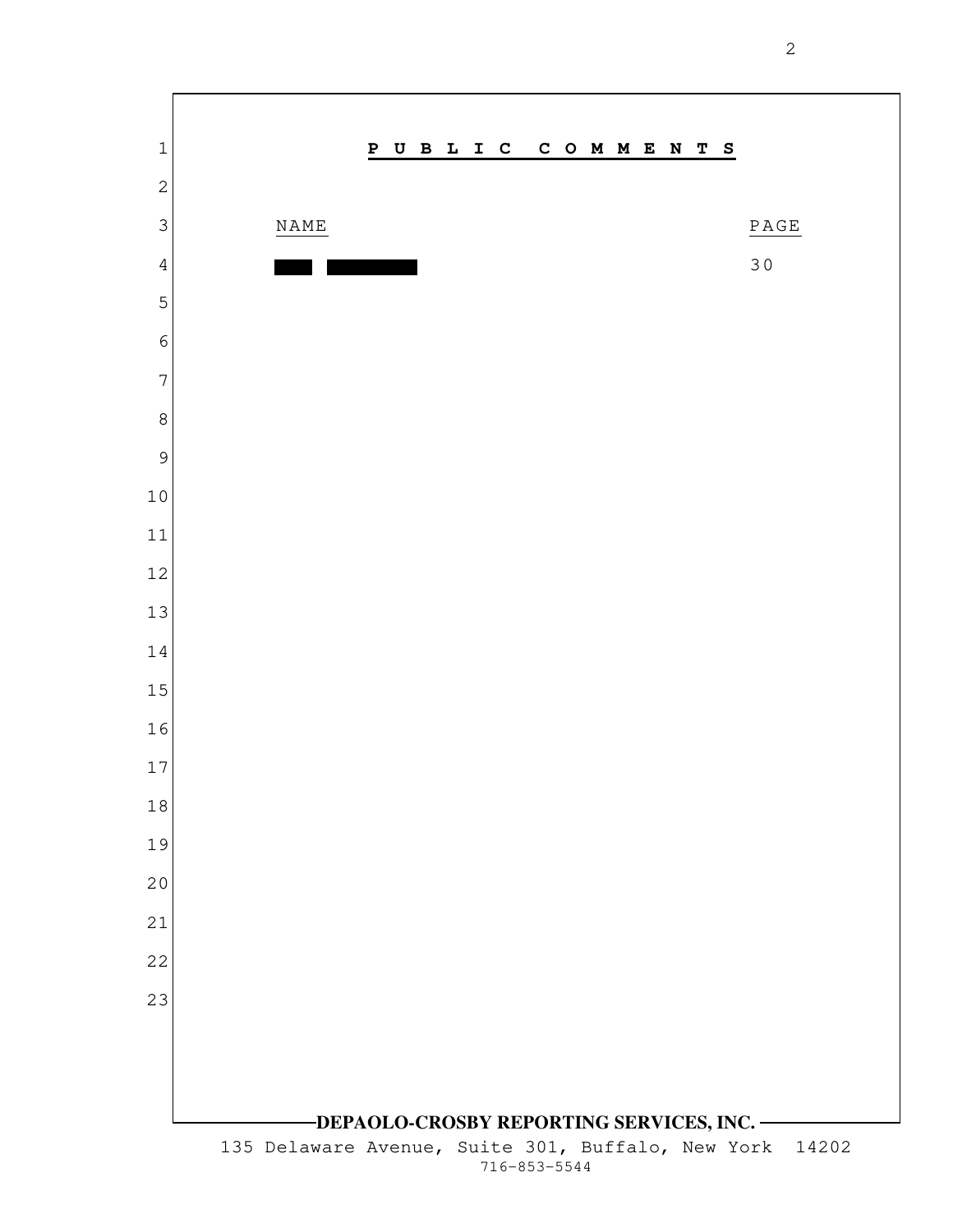1 2 3 4 5 6 7 8 9 10 11 12 13 14 15 16 17 18 19 20 21 22 23 **DEPAOLO-CROSBY REPORTING SERVICES, INC.** 135 Delaware Avenue, Suite 301, Buffalo, New York 14202 716-853-5544 : Good evening everyone. This meeting is being recorded. A court recorder is also on the line to prepare an official transcript of the meeting. Please keep your phones on mute during the presentation portion of this meeting. During the public comment portion of the meeting, you will be called in the order that you signed up to speak. I will now introduce | Chief of the Special Projects Branch at the U.S. Army Corps of Engineers Buffalo District. : Good evening everyone. My name is **the U.S. Army** from the U.S. Army Corps of Engineers Buffalo District and on behalf of  $\blacksquare$ , Commander of the Buffalo District, welcome and thank you for attending our virtual public meeting this evening. I have a few brief opening remarks before Jeff Rowley, our Project Manager, leads us through tonight's discussion. regrets not being

3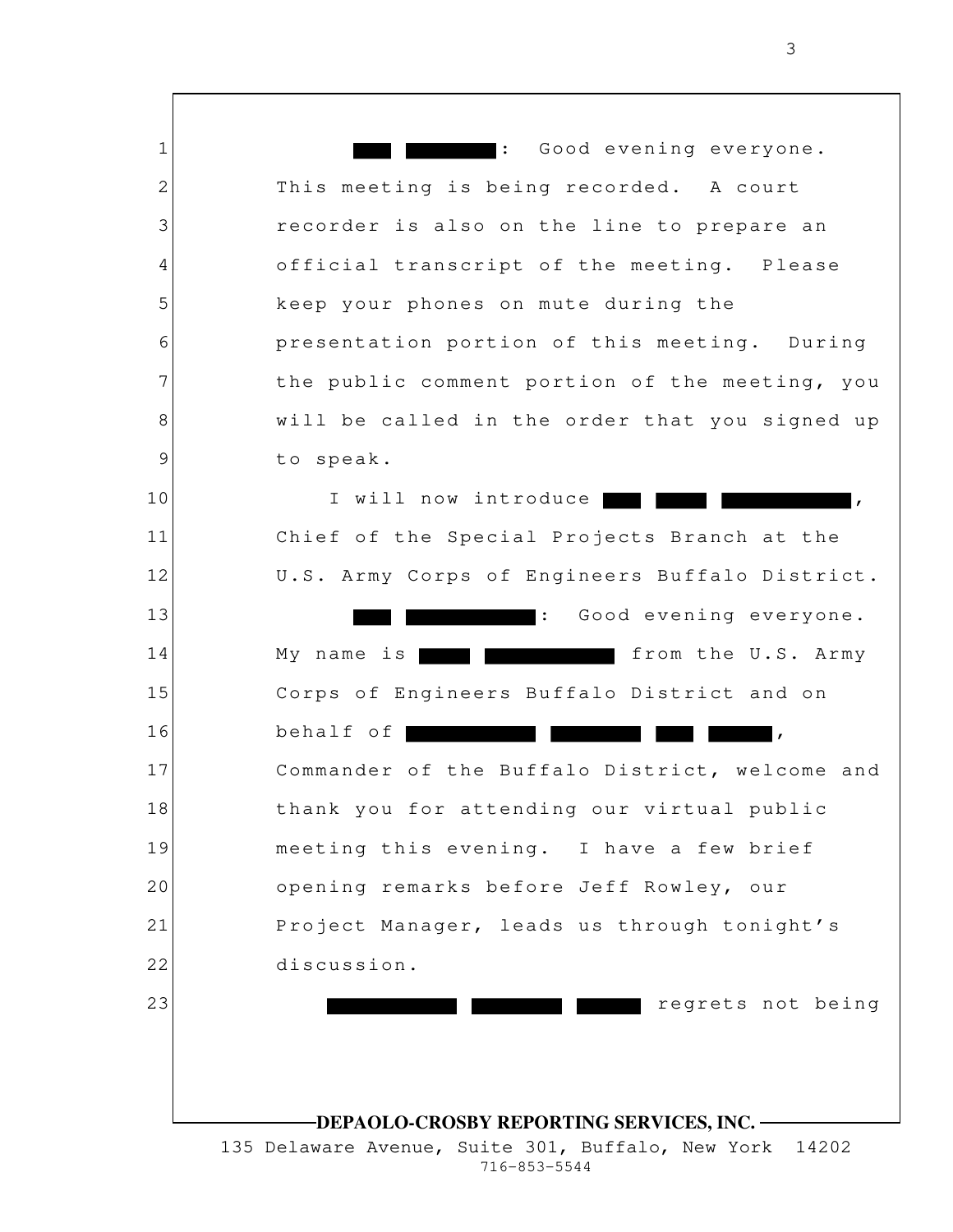1 2 3 4 5 6 7 8 9 10 11 12 13 14 15 16 17 18 19 20 21 22 23 able to meet you in person tonight. He was unable to attend due to a training event with other district commanders in Washington. took command in June of this year and is eager to visit with community members at all our project sites. I would like to take this time to thank those participants from the Tuscarora Nation and the federal, state, and local elected officials and Agency representatives who are joining us tonight. The Buffalo District serves the people in the watersheds of the lower Great Lakes from Massena, New York, in the east to the Indiana state line in the west, and we have done so since 1857. We have many projects within this area of responsibility, but this one is close to home. Most of our nearly 300 district employees live in this community, and we deeply care about serving and safeguarding our neighbors and fellow community members. As we investigate and remediate sites, like the

**DEPAOLO-CROSBY REPORTING SERVICES, INC.**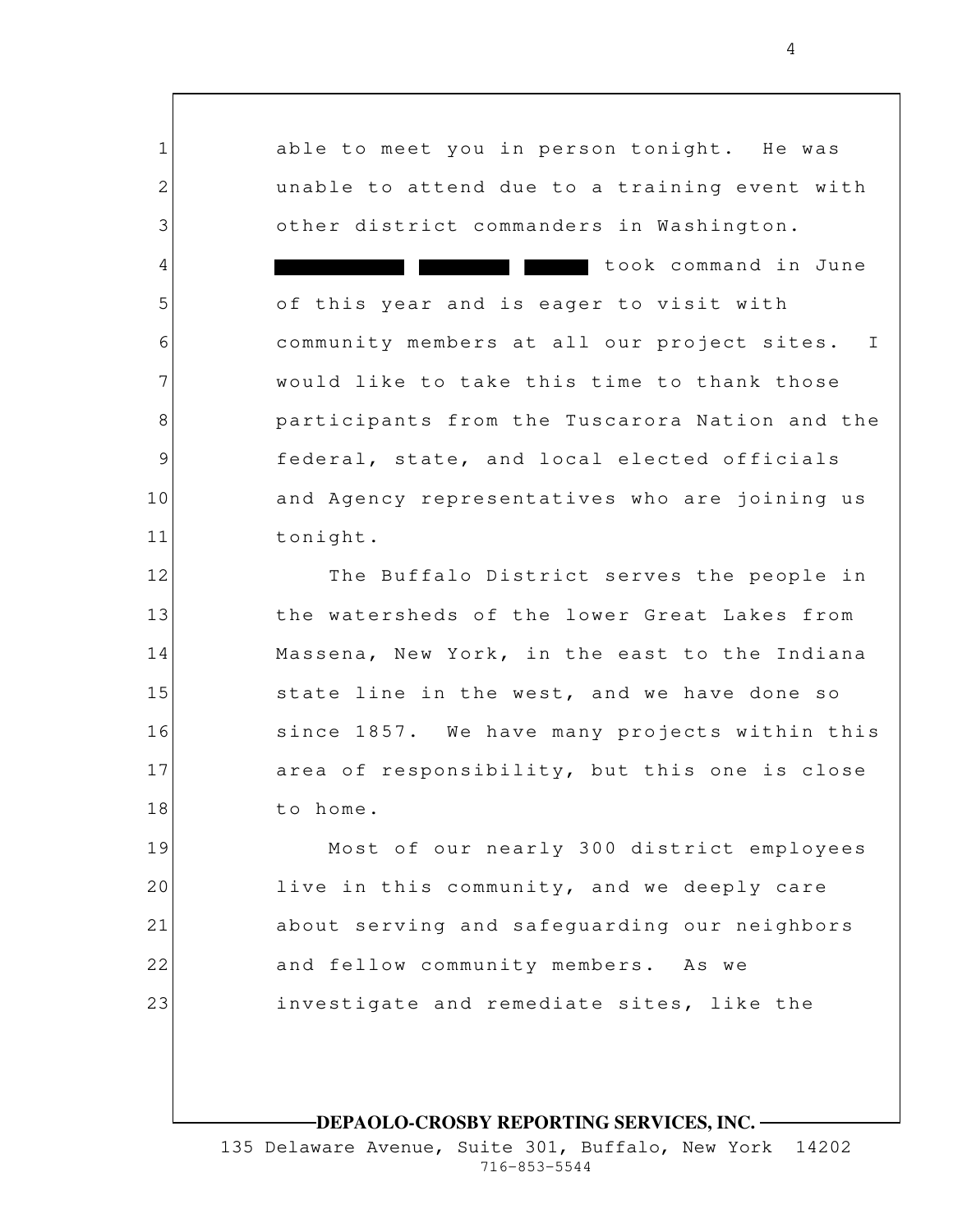Niagara Falls Storage Site and others sites in Western New York, our number one priority and decisionmaking criteria is protecting human health and the environment.

1

2

3

4

23

5 6 7 8 9 10 11 12 13 14 15 16 Tonight's agenda is on this slide. We are here tonight to discuss the Niagara Falls Storage Site which is being addressed under the Formerly Utilized Sites Remedial Action Program, or FUSRAP. Our priority when implementing the program is to ensure we are protective of human health and the environment. We implement FUSRAP following the established federal law for environmental cleanup – the Comprehensive Environmental Response, Compensation, and Liability Act, or CERCLA.

17 18 19 20 21 22 The CERCLA process requires that we conduct a public meeting to receive your comments on our preferred alternative, which is the most important part of tonight's public meeting. We are here tonight to receive your comments.

To frame tonight's discussion I will

## **DEPAOLO-CROSBY REPORTING SERVICES, INC.**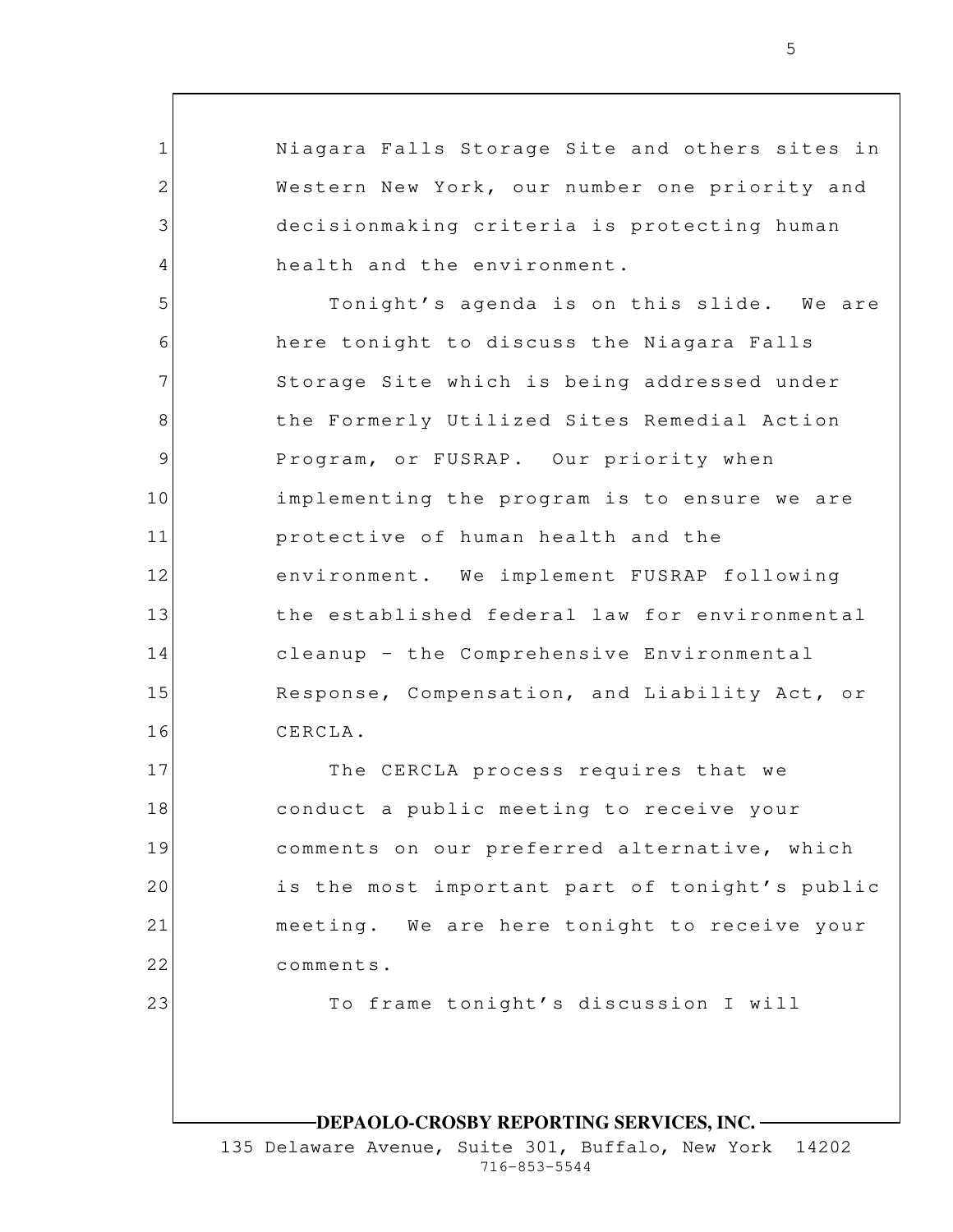reinforce a recent major milestone at the site. In March 2019 the Corps of Engineers signed a record of decision to completely remove and ship out of state for permanent disposal the entire Interim Waste Containment Structure.

1

2

3

4

5

6

7

8

9

10

11

12

13

Removing the Interim Waste Containment Structure permanently removes 99% of the radioactivity from the site and community. Additionally, the high activity residues buried inside the Interim Waste Containment Structure represent only 1% of the total material to be removed from the site.

14 15 16 17 18 19 20 21 22 23 Since we signed the record of decision, we have made good progress in the development and procurement of the design contract to perform the detailed engineering to remediate the site. We expect to award this design contract in 2021 and our efforts have not been delayed or impacted by the ongoing COVID-19 pandemic. Tonight our focus is on selecting a remedy for the remainder of the site outside of the Interim Waste Containment Structure.

**DEPAOLO-CROSBY REPORTING SERVICES, INC.**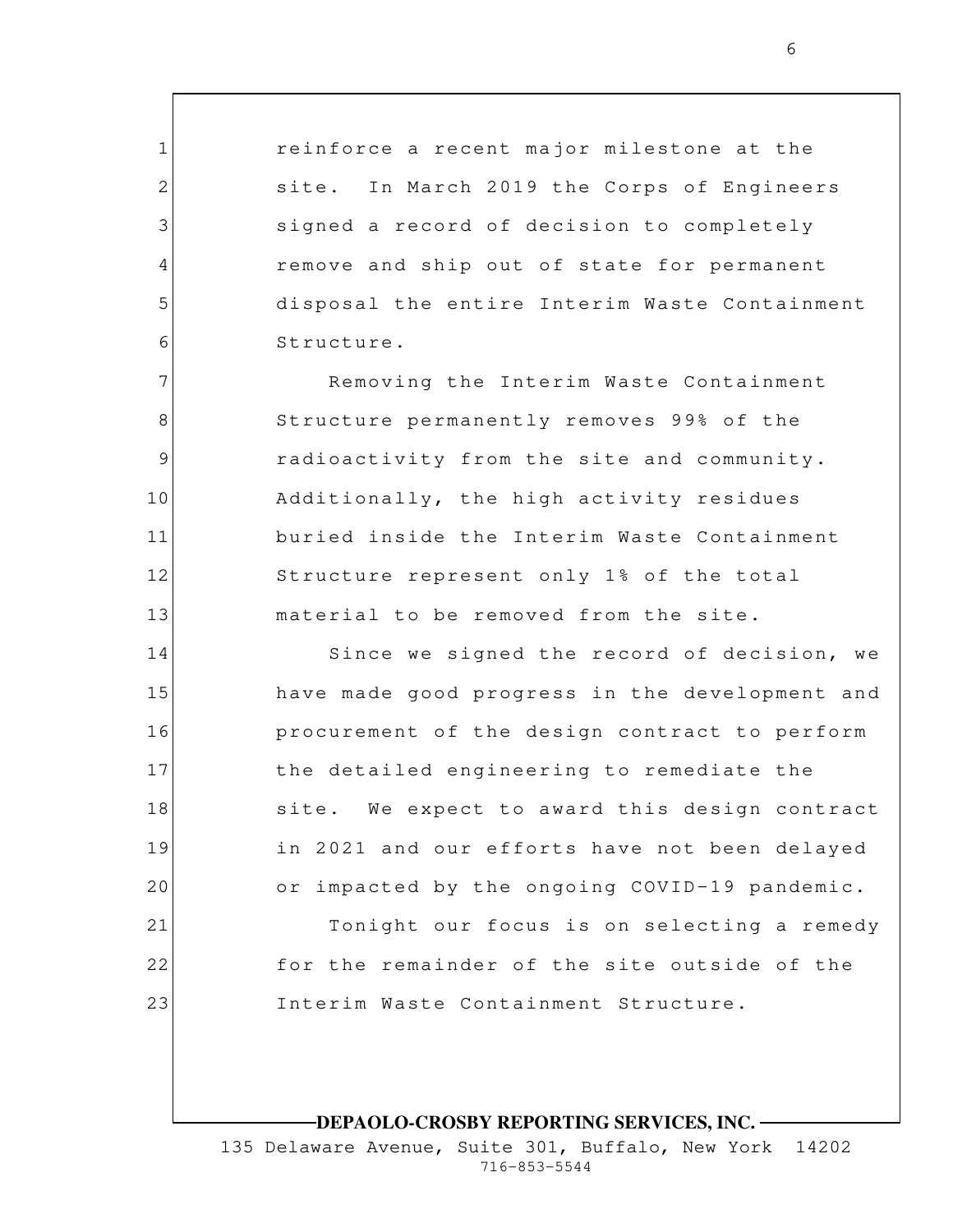1 2 3 4 5 6 7 8 9 10 11 12 13 14 15 16 17 18 19 20 21 Specifically, the proposed plan and preferred alternative for what are called the Balance of Plant and Groundwater Operable Units. Releasing this proposed plan brings us one step closer to the site's remediation. Our preferred alternative, which is shown on this slide, proposes a remedy for addressing contaminated soils, buildings and building foundations, utilities, roads and roadbeds, and contaminated groundwater. The Corps' preferred alternative will be protective of human health and the environment, complies with applicable or relevant and appropriate requirements, is cost-effective and utilizes permanent solutions that will preclude any future environmental impacts. Thank you again for being with us virtually tonight and I appreciate your willingness to participate virtually under our current COVID-19 restrictions. This is our

have worked out some minor kinks, but please

first virtual public meeting and we think we

22

23

**DEPAOLO-CROSBY REPORTING SERVICES, INC.**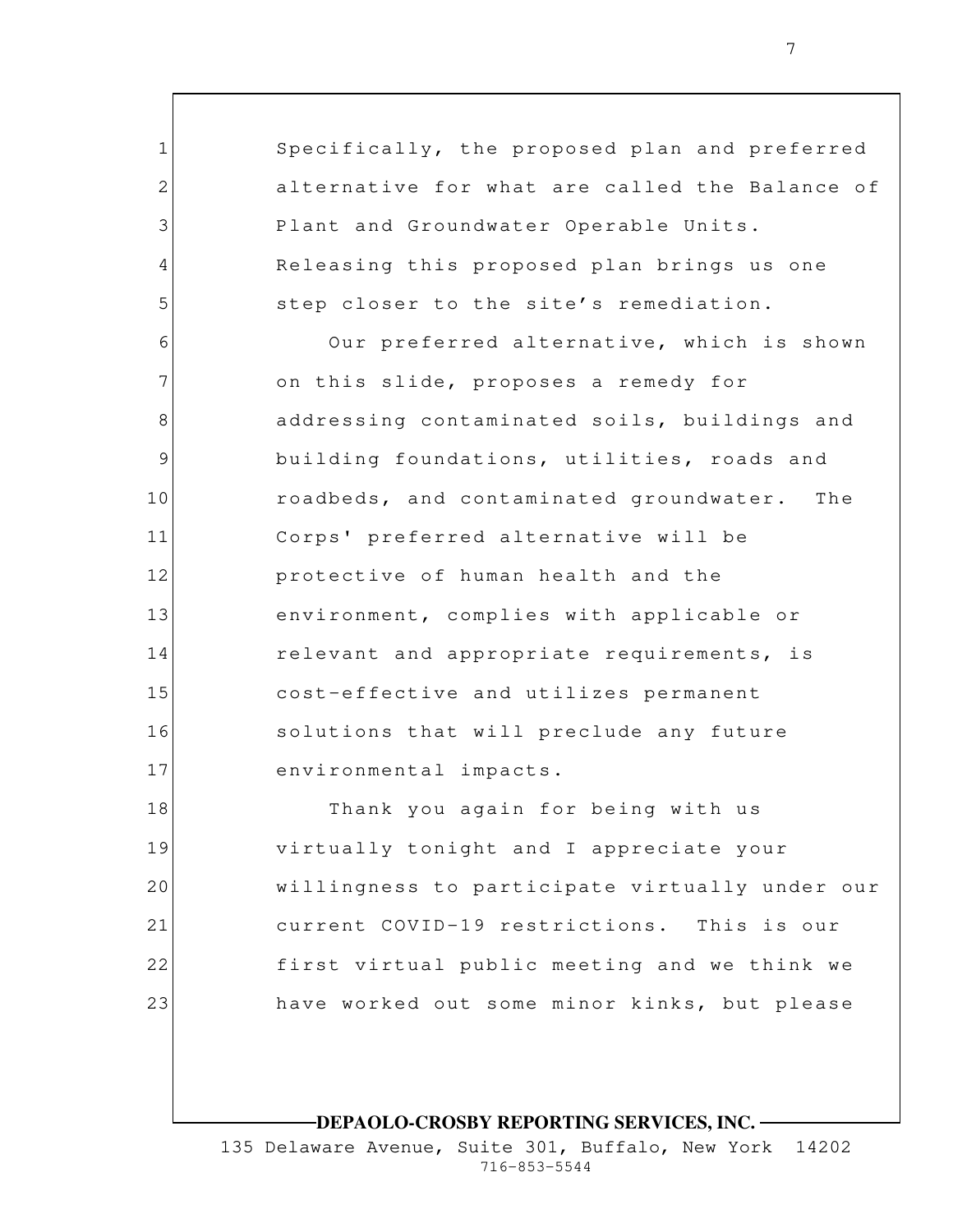1 2 3 4 5 6 7 8 9 10 11 12 13 14 15 16 17 18 19 20 21 22 23 bear with us if we experience any technical difficulties. I will now turn this meeting over to Mr. , Niagara Falls Storage Site Project Manager, to provide an update on the progress we have made in planning for the cleanup of the site and to talk about our preferred alternative for the site's Balance of Plant and Groundwater Operable Units. : Thanks, All right. We tried to keep our use of acronyms to a minimum in this presentation. Some of our more frequently used acronyms in regard to Niagara Falls Storage Site are on this slide. We will explain these terms as we come across them in the presentation. Further information about these terms is available in the fact sheets on the project website. The web address will be on the final slide of the presentation. Next we will talk about the FUSRAP Objectives. The work we are doing at Niagara Falls Storage Site is authorized under the

8

**DEPAOLO-CROSBY REPORTING SERVICES, INC.**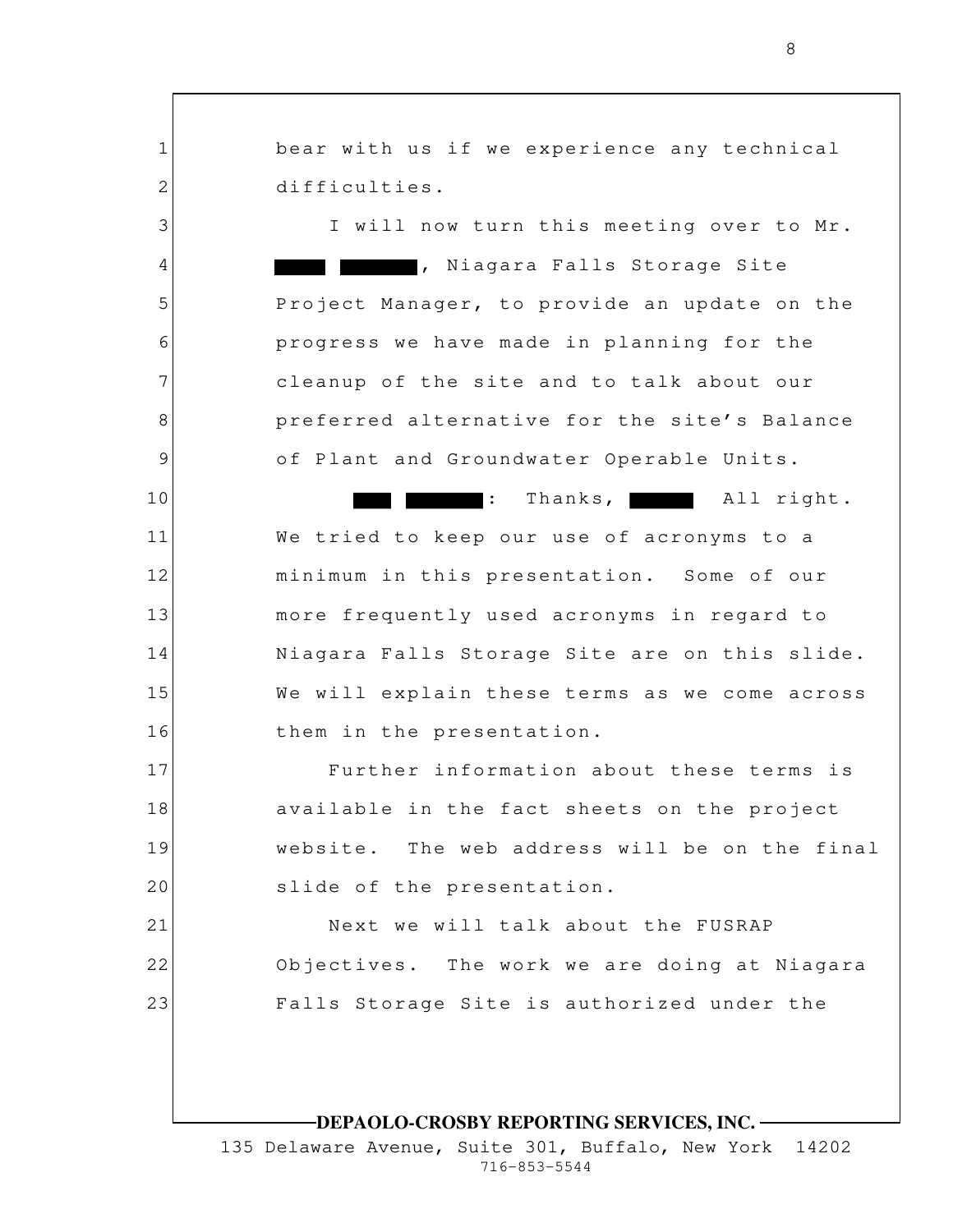1 2 3 4 5 6 7 8 9 10 11 12 13 14 15 16 17 18 19 20 21 22 23 Formerly Utilized Sites Remedial Action Program or FUSRAP. The program was initiated in 1974 to identify, investigate, and, if necessary, clean up or control sites throughout the United States contaminated as a result of Manhattan Engineer District or early Atomic Energy Commission activities. The objectives for FUSRAP are identified on this slide. Our number one priority while performing activities at the site is the protection of human health and the environment and the safety of the community, and site workers during the cleanup. Niagara Falls Storage Site is located in Lewiston, New York, situated within what was the Lake Ontario Ordnance Works. The Lake Ontario Ordnance Works was a trinitrotoluene, or TNT, facility that came online in the early 1940's; it was decommissioned in 1943. The United States had a surplus of TNT during the World War II effort, so the country no longer needed the operation of that

**DEPAOLO-CROSBY REPORTING SERVICES, INC.**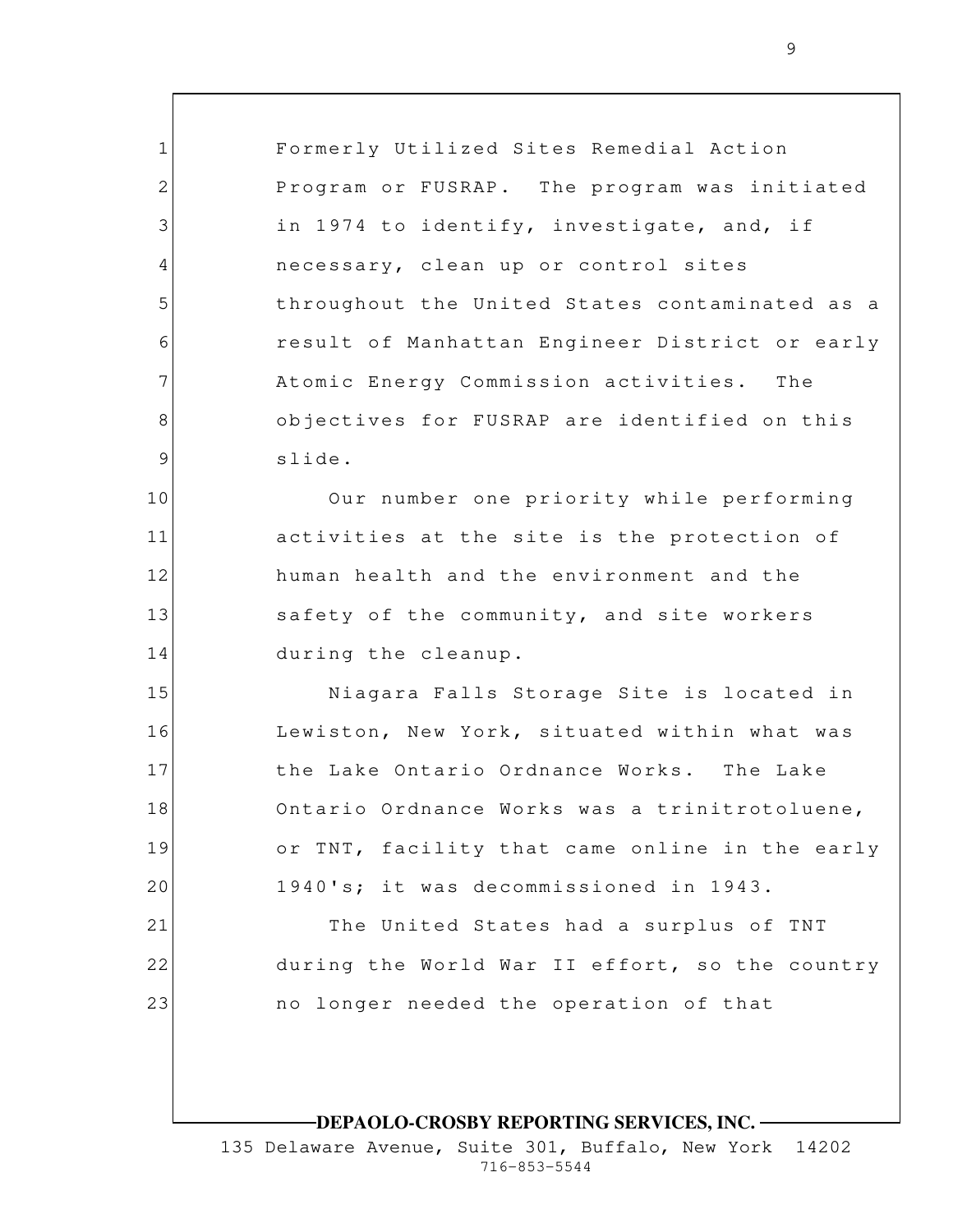facility. The Atomic Energy program started in the same timeframe, and residues and waste materials being generated as a result of their work found its way to Niagara Falls Storage Site where they were stored for a considerable length of time.

1

2

3

4

5

6

16

17

18

19

7 8 9 10 11 12 13 14 15 If you focus on the right-hand side of your screen, you can see the smaller Niagara Falls Storage Site. During the early 1980s, the Department of Energy consolidated the contaminated materials at the site and its vicinity properties into the Interim Waste Containment Structure or IWCS, which is the dark blue area. The site is currently owned by the federal government.

The Buffalo District maintains the site and performs environmental surveillance to ensure the protectiveness of the Interim Waste Containment Structure.

20 21 22 23 For purposes of the feasibility study, the site was divided into three operable units or OUs. The Interim Waste Containment Structure OU is the engineered landfill within the diked

### **DEPAOLO-CROSBY REPORTING SERVICES, INC.**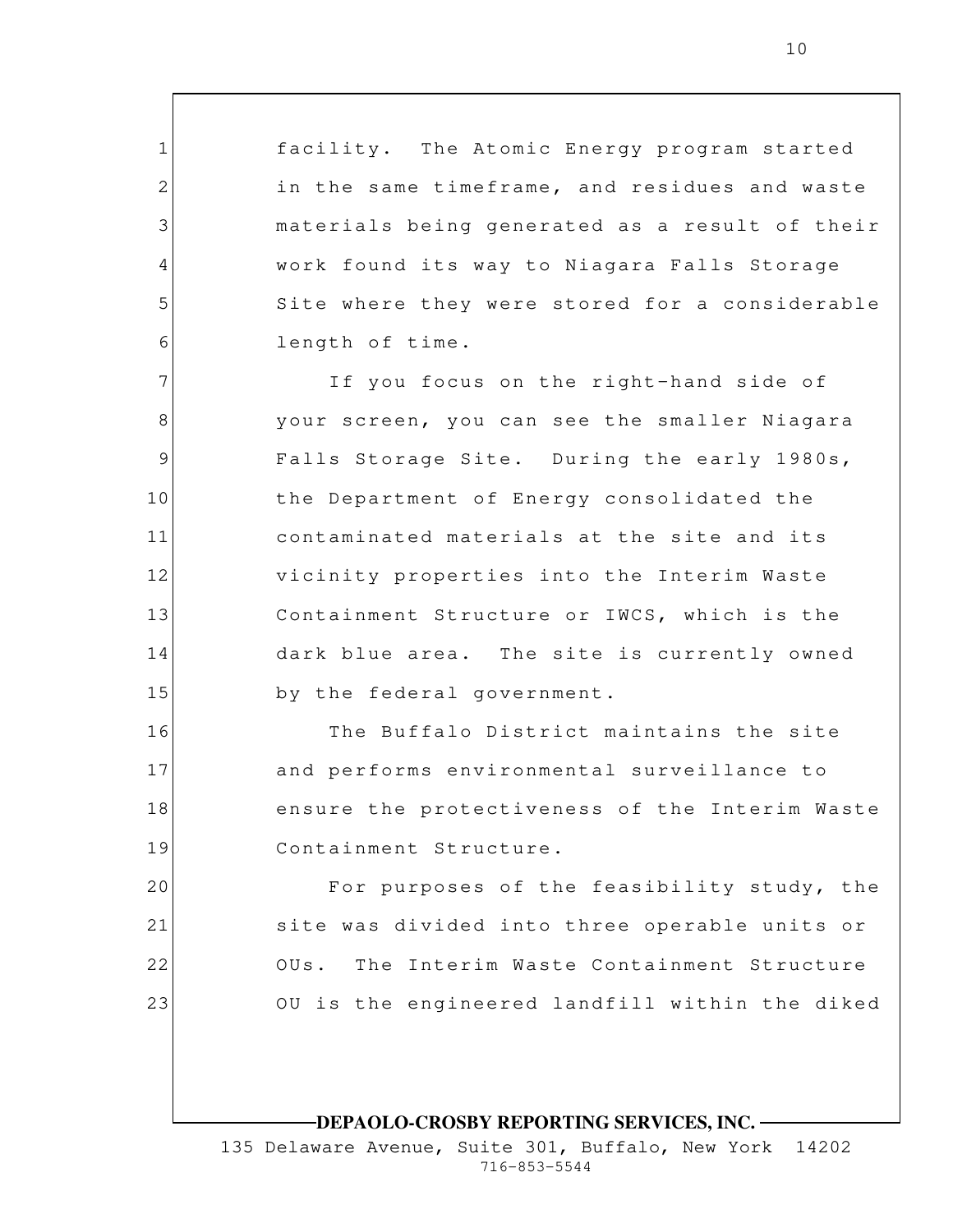area of the NFSS and applies to all of the material within the IWCS. We have a record of decision for the IWCS. Tonight though, we will focus on the remaining operable units. The Balance of Plant or BOP OU includes all of the material at the NFSS not in the IWCS. This includes soils, buildings and building foundations, utilities, roads, and roadbeds. The Groundwater OU refers to contaminated groundwater.

1

2

3

4

5

6

7

8

9

10

11 12 13 14 15 16 17 18 We follow the processes outlined in the Comprehensive Environmental Response, Compensation, and Liability Act, or CERCLA, as amended, and the National Oil and Hazardous Substances Pollution Contingency Plan. That process is outlined on the screen. Sorry about that. Little technical glitch right there.

19 20 21 22 23 This slide shows where the Niagara Falls Storage Site Operable Units are in the CERCLA process. The record of decision for the Interim Waste Containment Structure was signed in March 2019, with complete removal of the

**DEPAOLO-CROSBY REPORTING SERVICES, INC.**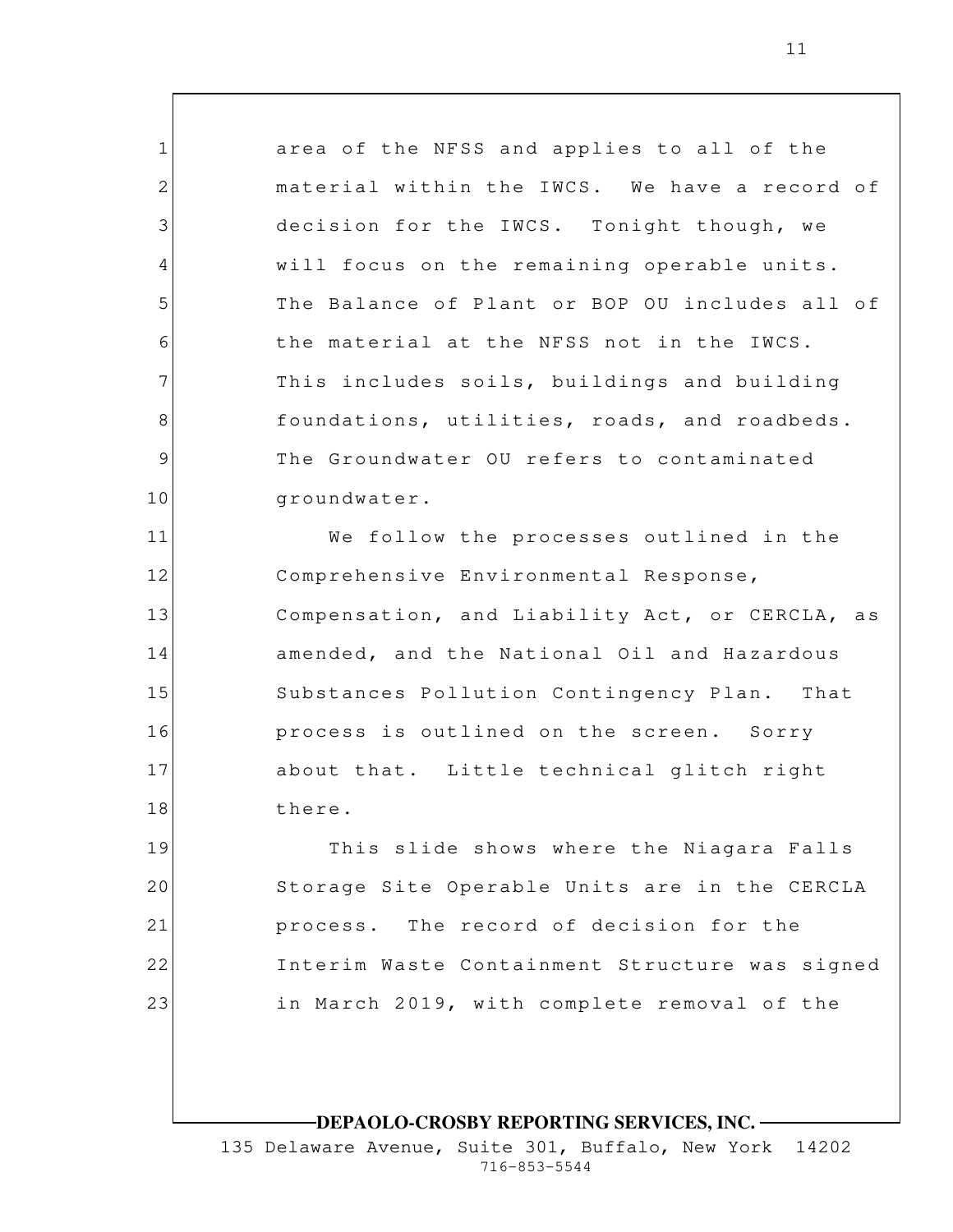contents of the IWCS as the selected remedy. Last fall we released the feasibility study for the Balance of Plant and Groundwater Operable Units. Tonight we will be discussing the proposed plan for those operable units And describing the Corps' preferred alternative to mitigate risks presented by small areas of remaining contamination on the site.

1

2

3

4

5

6

7

8

9

10

11

12

13

14

15

16

The site-wide remedial action phase is also outlined on the right of this slide. During fiscal year 2021, we will award an architect-engineer services remedial design and construction oversight contract and begin the work to ultimately clean up the site.

17 18 19 20 21 22 23 Tonight, after the presentation we will receive your comments on the proposed plan. The comment period ends on December 5, 2020, so please provide your comments tonight. You can e-mail fusrap@usace.army.mil or mail them to the District. The District's e-mail and mailing address will be provided at the end of

**DEPAOLO-CROSBY REPORTING SERVICES, INC.**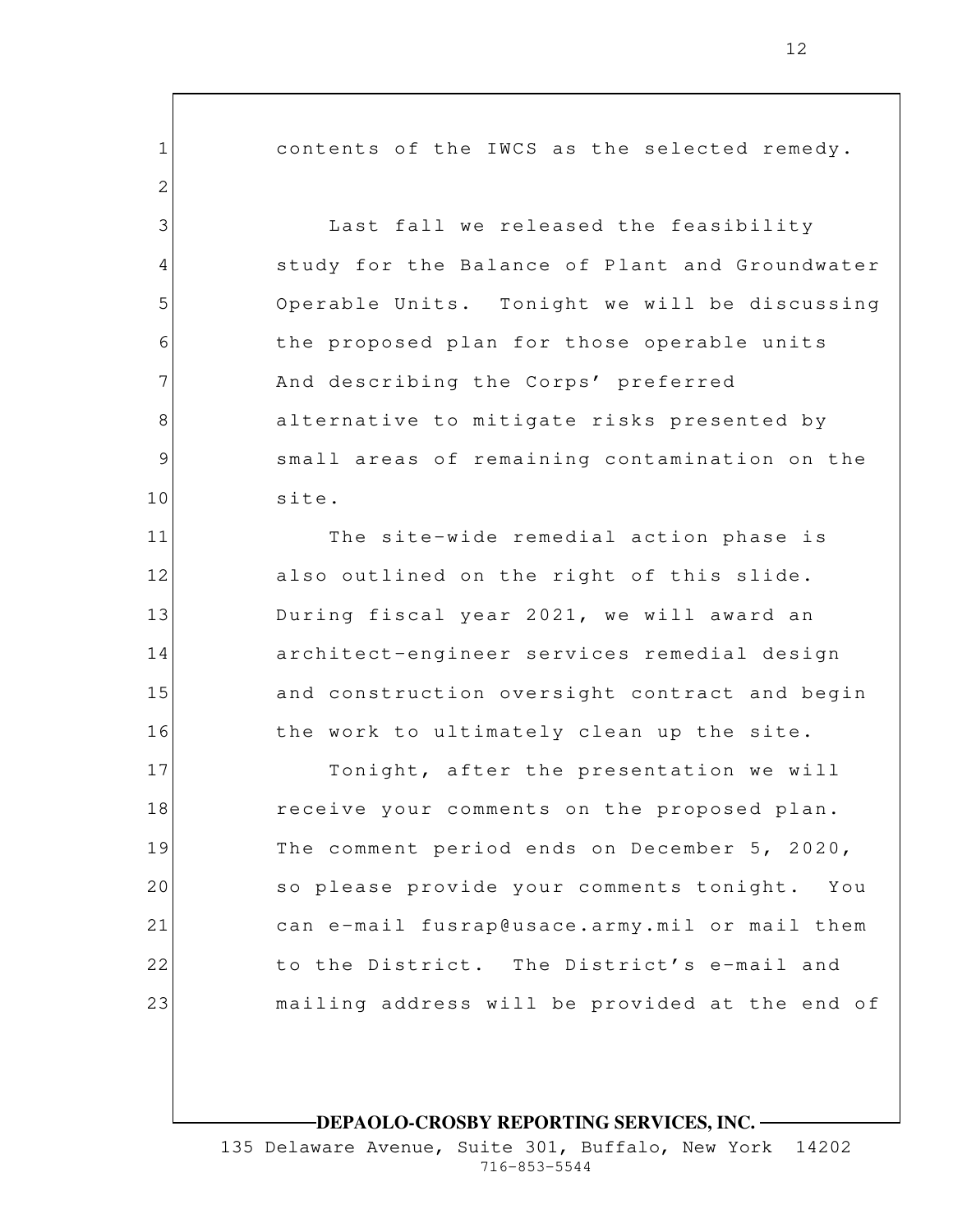the presentation.

1

2

3

4

5

6

7

8

The preferred alternative may be modified based on any new information acquired during the designated public comment Period. Responses to comments received will be provided in the record of decision, which will identify the selected remedy to be implemented.

9 10 11 12 13 14 15 We discussed the feasibility study and went over the remedial alternatives with you during our information session last fall. The presentation and posters from that meeting are available on the project website. The following slides give an overview of what was covered during that meeting.

16 17 18 19 20 21 22 23 The Niagara Falls Storage Site is currently zoned for light industrial use, which is intended as a transition zone between residential and heavy industrial areas. The land uses for the properties immediately surrounding the site are either heavy industrial or industrial. Light industrial use includes manufacturing, processing, and

**DEPAOLO-CROSBY REPORTING SERVICES, INC.**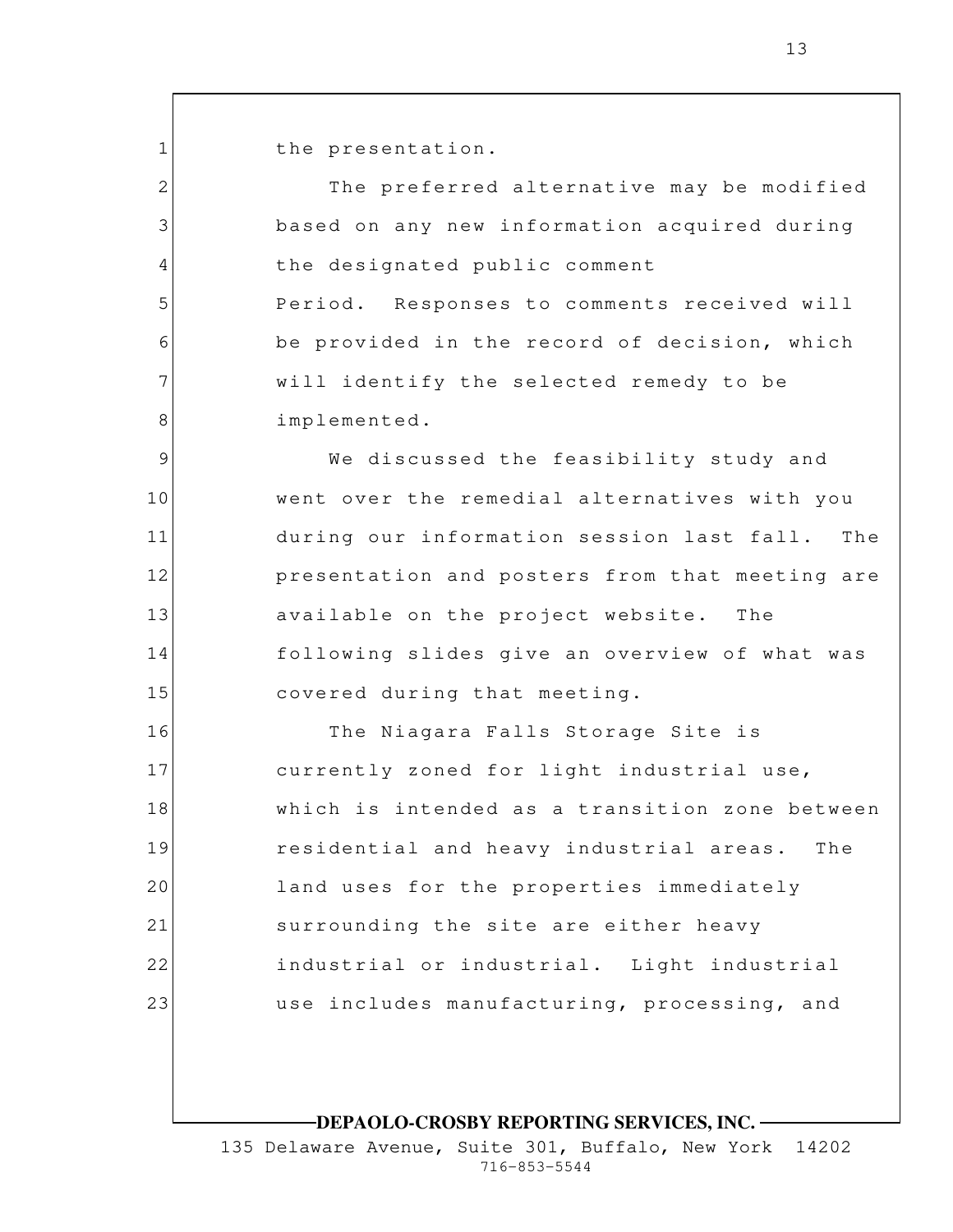1

2

3

4

5

6

7

8

9

10

wholesale/warehousing.

At Niagara Falls Storage Site with an industrial land use, the construction worker is the type of worker with the greatest potential exposure to contaminated media. Preliminary remediation goals or preliminary cleanup goals were developed based on risks to the construction worker, and would be considered protective for all types of worker exposure.

11 12 13 14 15 16 17 18 19 This graphic shows the construction worker's potential exposure pathways when working at the site in its current conditions. The site media are soil, groundwater, building foundations, and road bedding. These site media exhibit radionuclides of concern and/or chemicals of concern at levels that are greater than the preliminary remediation goals for the construction worker.

20 21 22 23 The light purple areas indicate areas of contaminated media with concentrations above Preliminary remediation goals that warrant cleanup. A more detailed map of the areas

**DEPAOLO-CROSBY REPORTING SERVICES, INC.**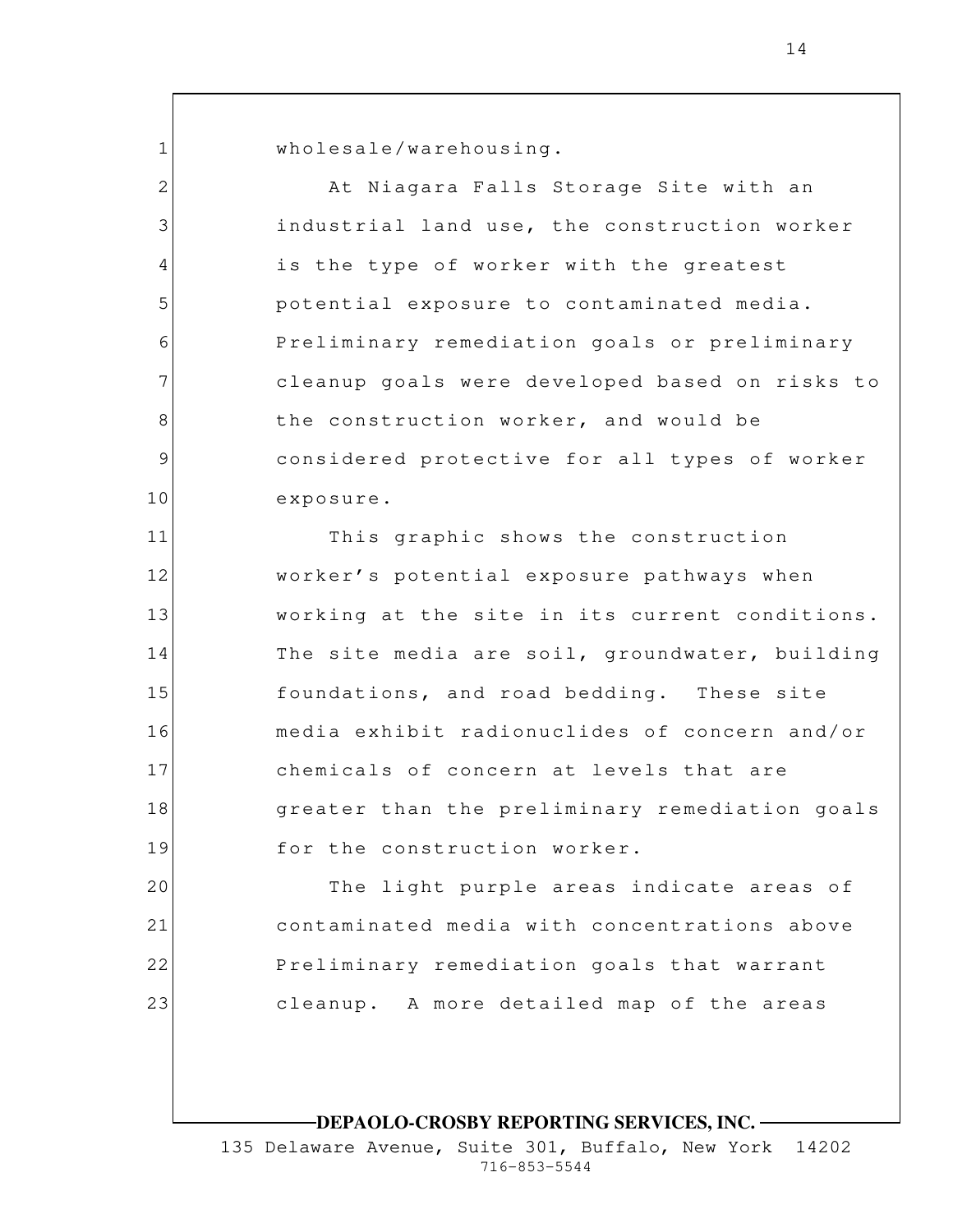1 2 3 4 5 6 7 8 9 10 11 12 13 14 15 16 17 18 19 20 21 22 23 with contamination is available in the fact sheet on the project website. Radionuclides of concern for which preliminary remediation goals were developed for soil, Building 433, and the foundations of former Buildings 430 and 431 and 432 are: Uranium-238, thorium-230, and radium-226. The preliminary remediation goals for these radionuclides of concern also cover their long-lived daughter products. Chemicals of concern for which preliminary remediation goals were developed are: Volatile organic compounds in soil and groundwater, polychlorinated biphenyls in pipeline sediments, water in drains for Building 401 and the concrete foundation of Building 401; and polycyclic aromatic hydrocarbons in surface and near surface soil and building foundations. As we go further through this slide deck, I want to mention that we will be talking about these buildings again; 430, 401, 431, 432 and 433 so just kind of keep this figure

**DEPAOLO-CROSBY REPORTING SERVICES, INC.**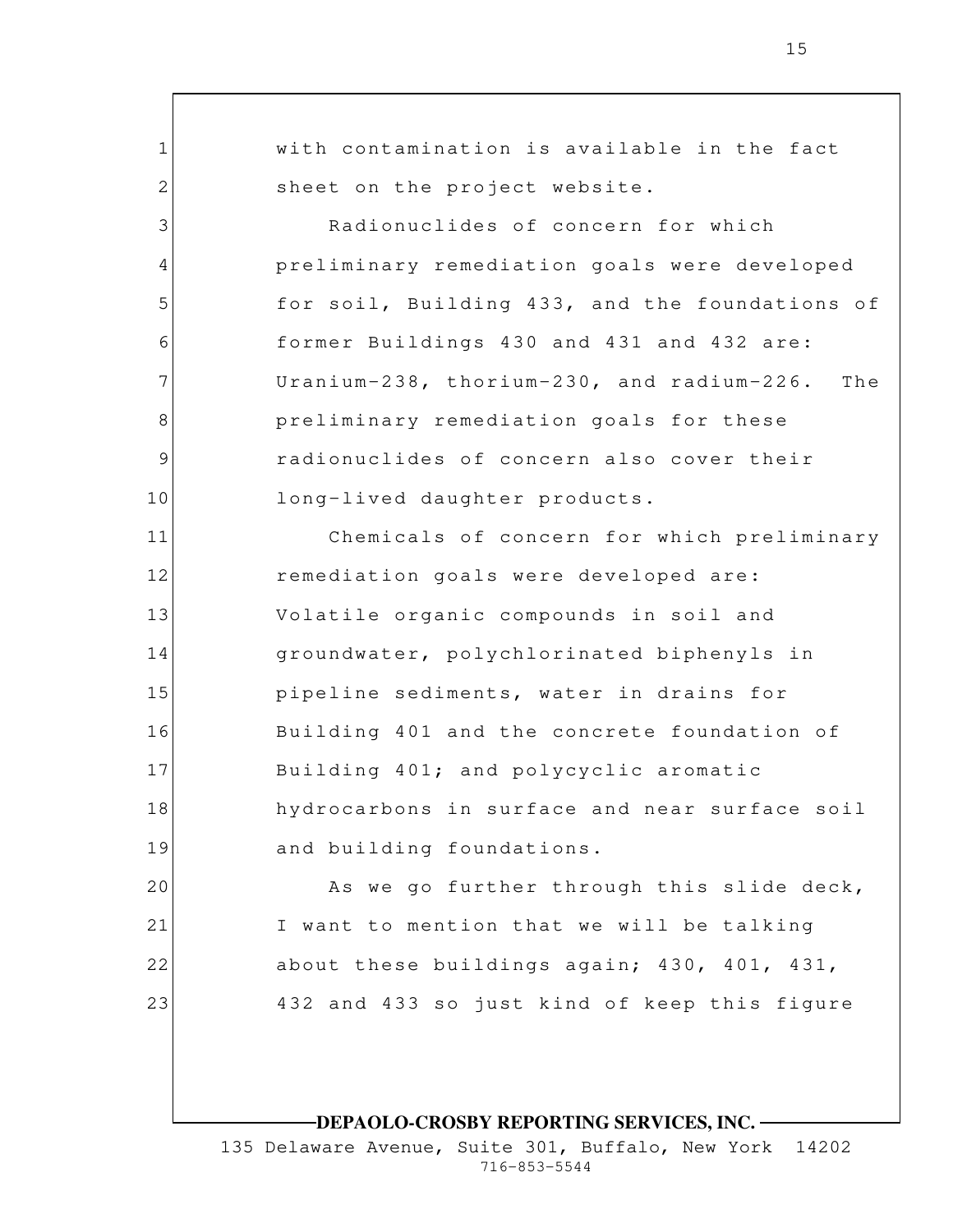1 2 3 4 5 6 7 8 9 10 11 12 13 14 15 16 17 18 19 20 21 22 23 in mind when we go through the alternatives. Based on the information gathered from numerous investigations, monitoring events, and studies of the site, the next couple of slides discuss the impacted media at the site. There is an estimated 5,400 cubic yards of impacted soil and road bedding, and there is a trench along the side of the Building 431 and 432 foundations that is estimated to contain 1,000 cubic yards of contaminated soil and concrete. The Building 401 foundation and utilities drain system are estimated to contain 727 cubic yards of impacted material. As shown in the photo, the building drains in former Building 401 have been plugged. Building 433 and the foundations of former Buildings 430, 431 and 432 are estimated to contain 1,482 cubic yards of contaminated material. The estimated volume of impacted site groundwater is 3,300 gallons. Next we will discuss the process for evaluating the alternatives developed in the

**DEPAOLO-CROSBY REPORTING SERVICES, INC.**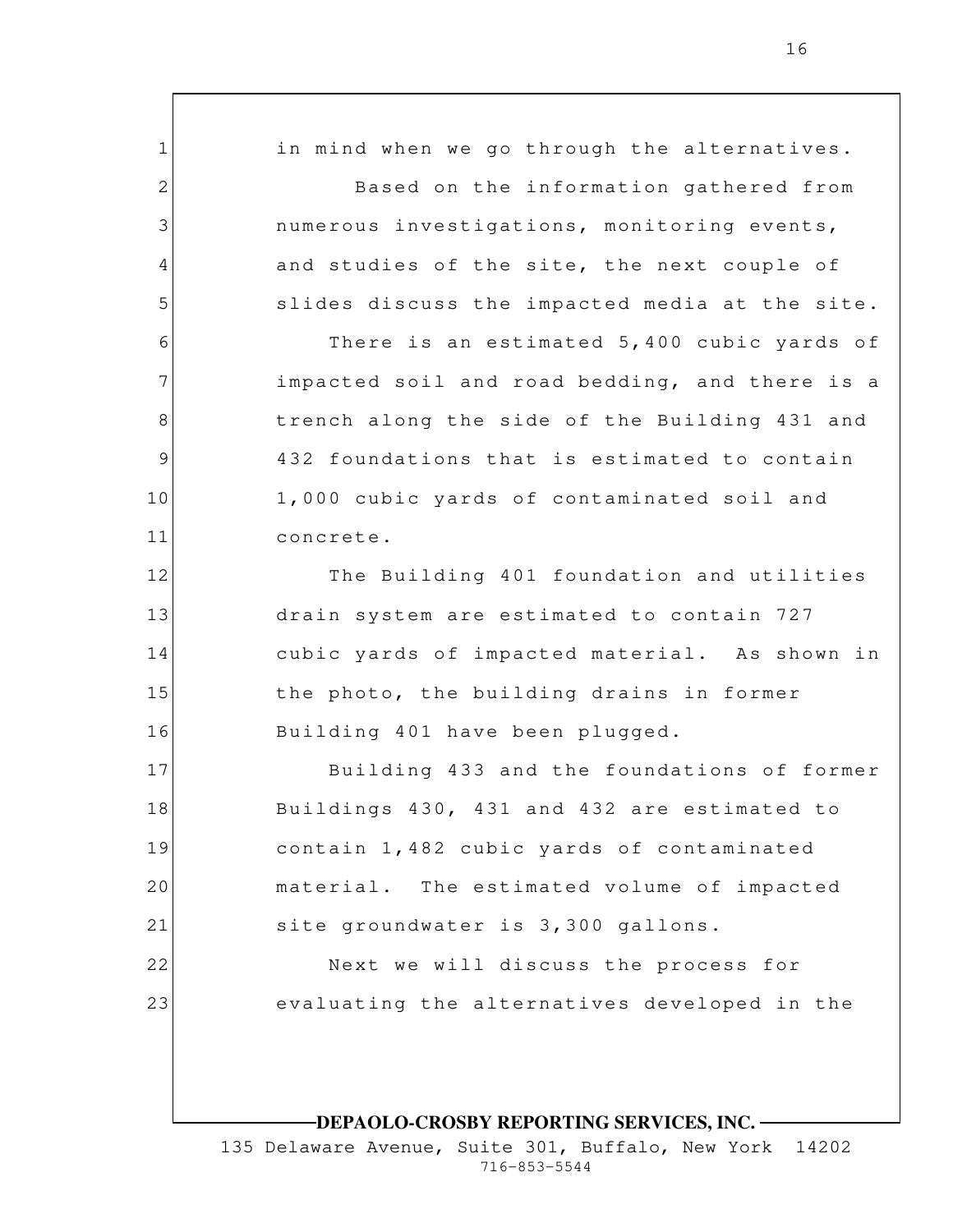1

feasibility study.

| $\mathbf{2}$ | The feasibility study identifies,              |
|--------------|------------------------------------------------|
| 3            | develops, and evaluates remedial alternatives, |
| 4            | analyzing in detail each remedial alternative  |
| 5            | for its, one, overall protection of human      |
| 6            | health and the environment, two, compliance    |
| 7            | with applicable or relevant and appropriate    |
| 8            | requirements; three, long-term effectiveness   |
| 9            | and permanence; four, reduction of toxicity,   |
| 10           | mobility, or volume through treatment; five,   |
| 11           | short-term effectiveness; six,                 |
| 12           | implementability and the final is cost.        |
| 13           | This slide identifies the applicable or        |
| 14           | relevant and appropriate requirements that all |
| 15           | of the developed alternatives had to meet.     |
| 16           | Note that no state or federally promulgated    |
| 17           | chemical-specific regulations were identified  |
| 18           | that were either applicable, or relevant and   |
| 19           | appropriate for protection of construction     |
| 20           | worker exposure to volatile organic            |
| 21           | compounds-contaminated soil and groundwater    |
| 22           | and to PCBs in Building 401 utility water.     |
| 23           | Therefore, the Corps relied on the CERCLA      |
|              |                                                |

**DEPAOLO-CROSBY REPORTING SERVICES, INC.**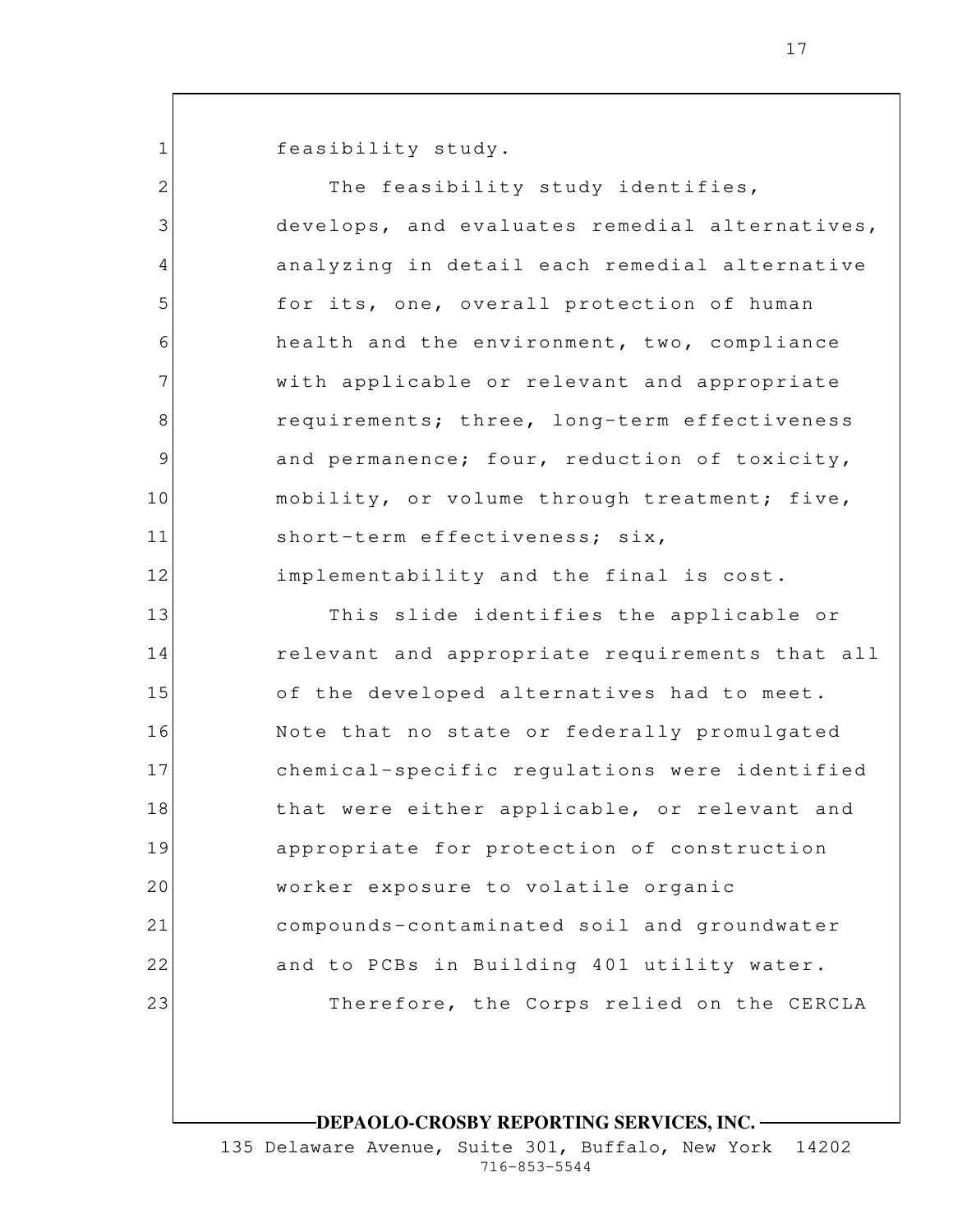baseline risk assessment it conducted for the site to calculate risk-based cleanup goals for these contaminants that are protective of the construction worker exposure to groundwater and utility water.

1

2

3

4

5

6

7

8

9

10

11

12

13

14

15

16

17

18

19

20

21

22

23

These are the alternatives outlined in the feasibility study. Since Alternative 1 is No Action and it is not protective of human health and the environment and does not meet the applicable or relevant and appropriate requirements, the alternative is removed from consideration and is used only for comparison purposes.

The remaining alternatives are discussed on the next few slides. For Alternatives 2 through 5, following removal of all materials exceeding the feasibility study preliminary remediation goals, the excavated areas would be backfilled, the site would be restored and would be suitable for industrial land use.

Once again, Alternative 3 is our preferred alternative.

In Alternative 2 all impacted soil,

## **DEPAOLO-CROSBY REPORTING SERVICES, INC.**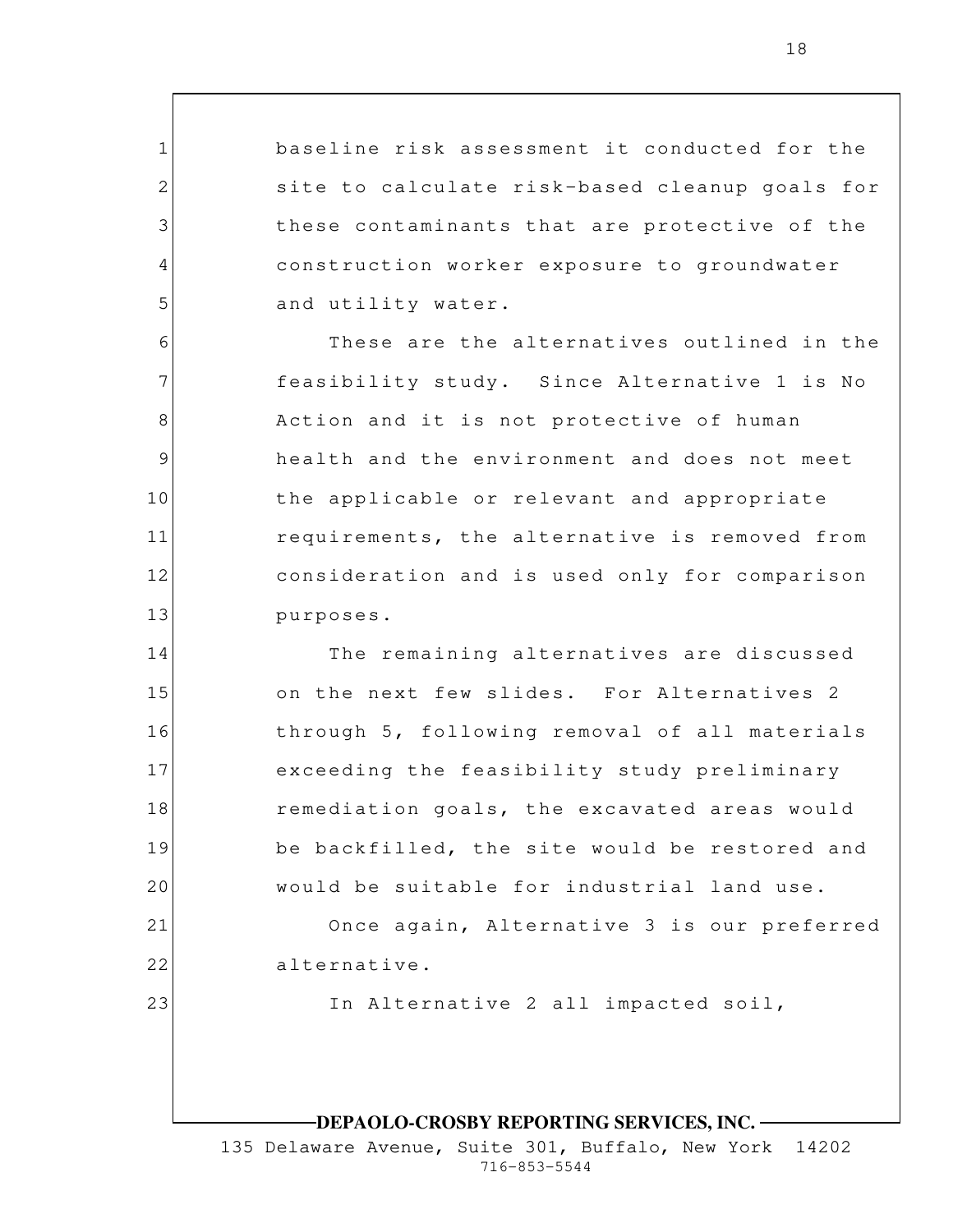1 2 3 4 5 6 7 8 9 10 11 12 13 14 15 16 17 18 19 20 21 22 23 contaminated building foundations, and the Building 401 foundation and impacted drains that exceed the preliminary remediation goals would be removed and disposed at a permitted off-site facility. Volatile organic compound-contaminated soil and groundwater in the plume in the north area of the site would be removed and backfilled. Prior to backfilling, an amendment would be added to promote degradation of residual, dissolved-phase impacts. An estimated 8,600 cubic yards of in situ contaminated soil and concrete including buildings and building foundations, and 3,300 gallons of impacted groundwater would be excavated/recovered for off-site disposal under Alternative 2. Alternative 3, is the same as Alternative 2 except in this alternative, Building 433 and the foundations of former Buildings 430, 431/432 would be left in place, and would be decontaminated by scarification to remove the risk associated with these media. An estimated 7,000 cubic yards of in situ

**DEPAOLO-CROSBY REPORTING SERVICES, INC.**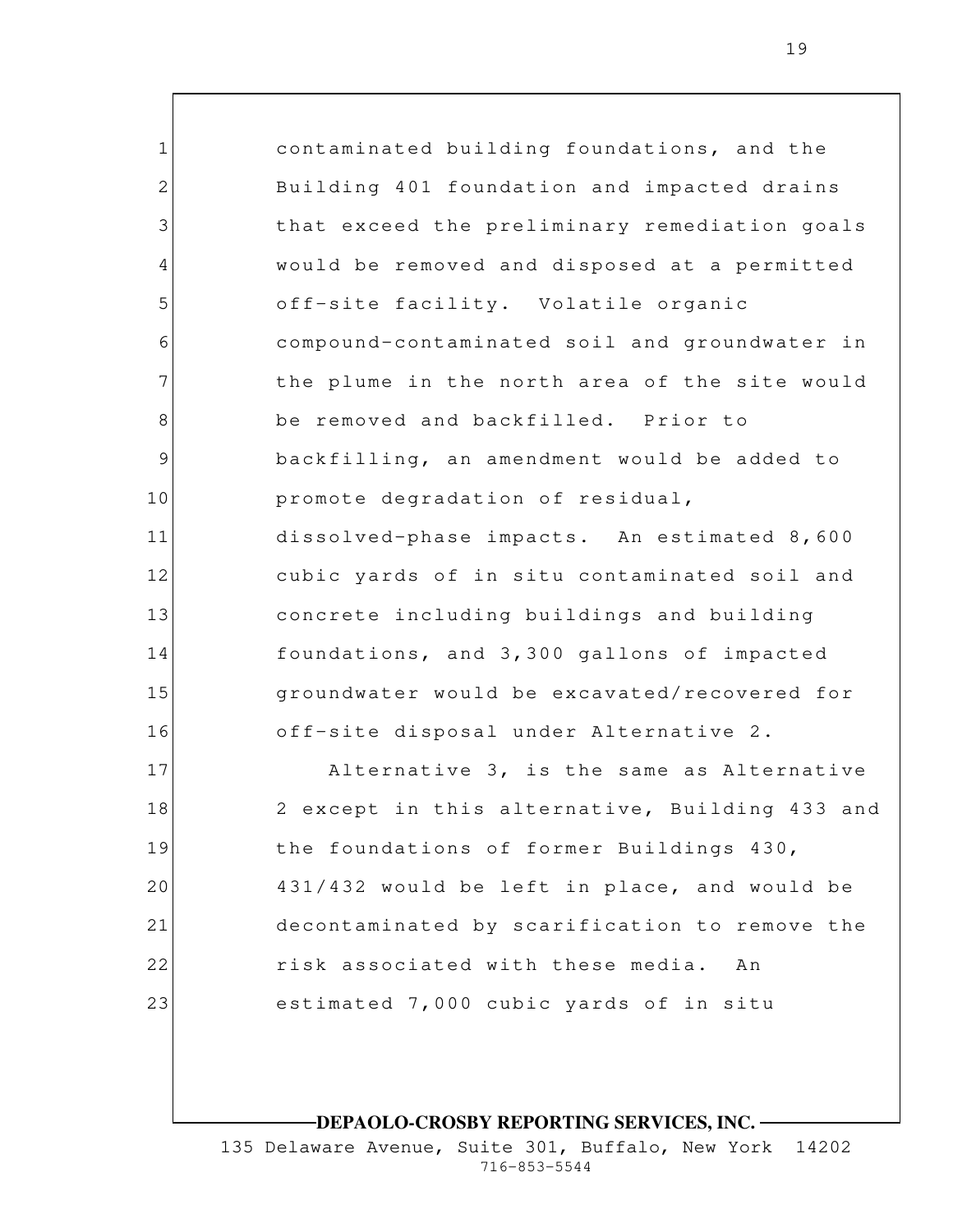contaminated soil and Building 401 foundation concrete, and 3,000 gallons of impacted groundwater would be excavated/recovered for off-site disposal under Alternative 3. A nominal amount of impacted concrete dust from scarification, approximately 80 cubic yards, would also require disposal.

1

2

3

4

5

6

7

8

9

10

11

14

12 13 15 16 Alternative 4 is similar to Alternative 3 in that soil and road bedding that exceeds the feasibility study preliminary remediation goals and the Building 401 foundation and drains will be removed. Building 433 and Building 430, 431 and 432 foundations would be left in place, but would be decontaminated through that scarification to remove the risk associated with these media.

17 18 19 20 21 22 23 In this alternative the volatile organic compound contaminated soil and groundwater in the north portion of the site would be treated via in situ thermal treatment methods. An estimated 3,700 cubic yards of in situ contaminated soil, and Building 401 foundation concrete would be excavated for off-site

**DEPAOLO-CROSBY REPORTING SERVICES, INC.**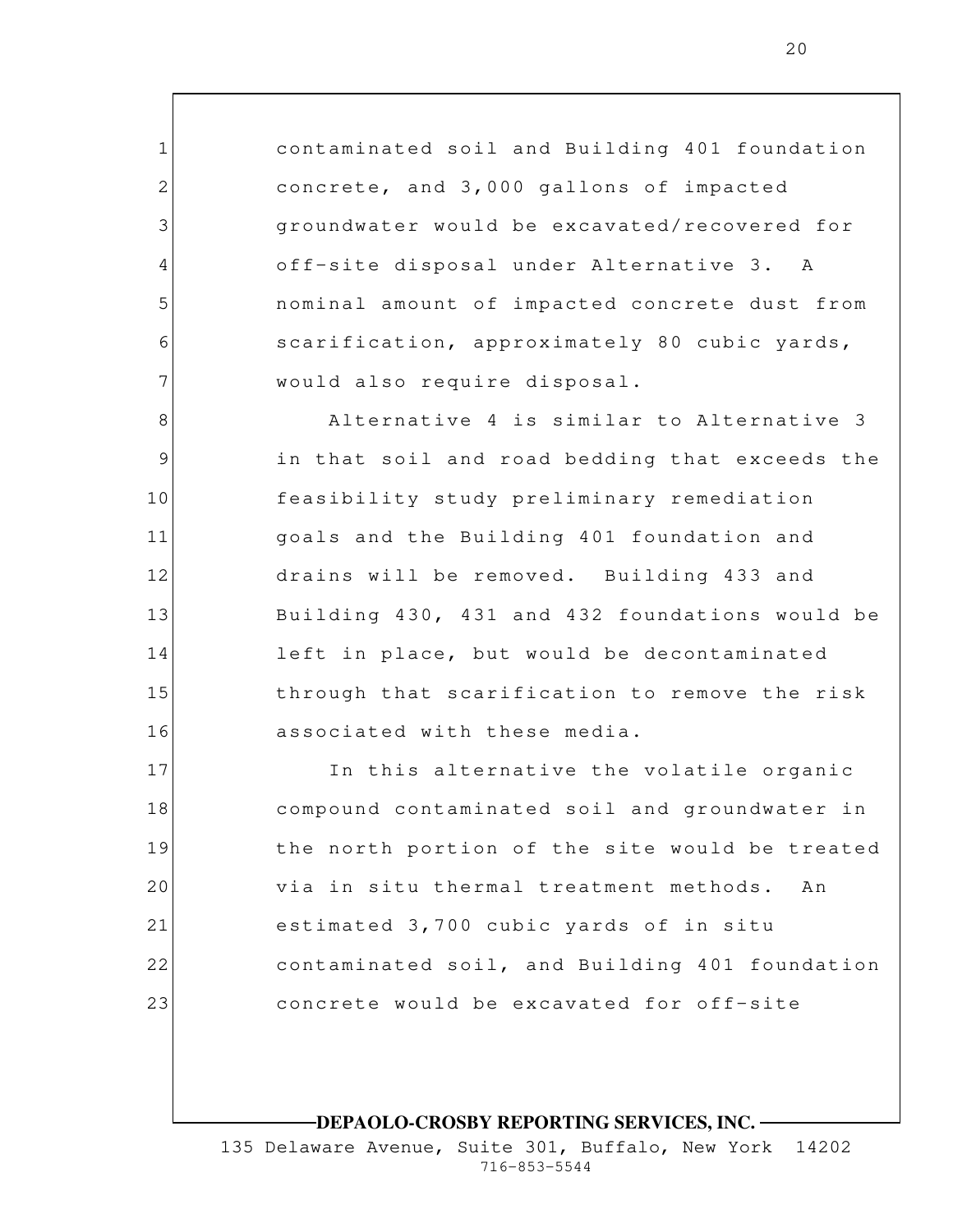1 2 3 4 5 6 7 8 9 10 11 12 13 14 15 16 17 18 19 20 21 disposal under Alternative 4. This total does not include the volatile organic compound plume soil. A nominal amount of impacted concrete dust from scarification, approximately 80 cubic yards again, would also require disposal. There is a poster on our website that shows you a little bit more of this in situ treatment and explanation for it. Finally, Alternative 5. It is similar to Alternative 3 in that soil and road bedding that exceeds the feasibility study preliminary remediation goals and the Building 401 foundation and drains will be removed. Once again, Building 433 and the foundations of Building 430, 431 and 432 would be left in place, but would be decontaminated by scarification to remove the risk associated with these media. In this alternative the volatile organic compound contaminated soil and groundwater in

via ex situ thermal treatment methods. Under

the north portion of the site would be treated

**DEPAOLO-CROSBY REPORTING SERVICES, INC.**

22

23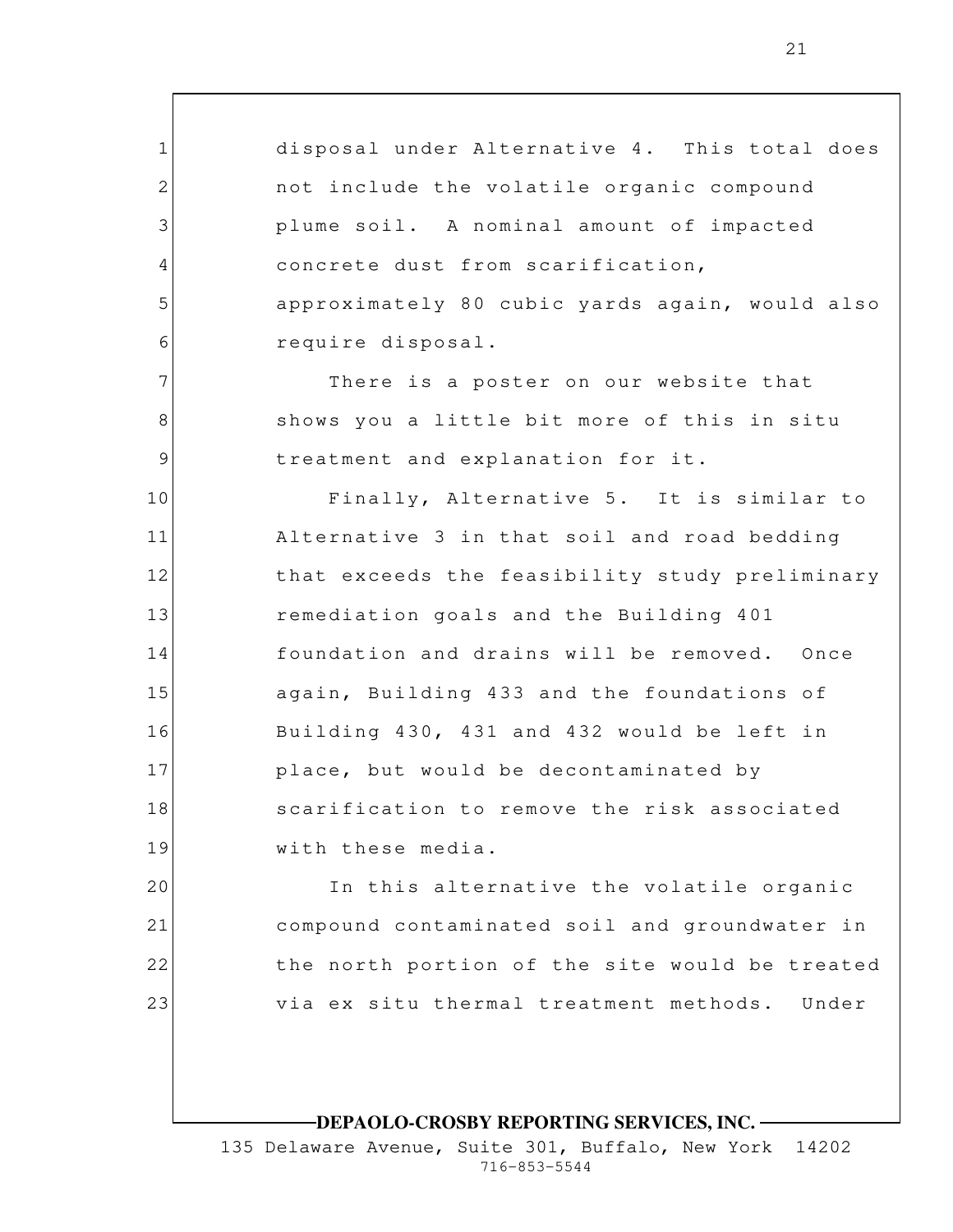1 2 3 4 5 6 7 8 9 10 11 12 13 14 15 16 17 18 19 20 21 22 23 **DEPAOLO-CROSBY REPORTING SERVICES, INC.** Alternative 5 an estimated 3,700 cubic yards of in situ contaminated soil, and Building 401 foundation concrete and approximately 3,300 gallons of impacted groundwater would be excavated/recovered for off-site treatment and disposal and an estimated 3,400 cubic yards of VOC-impacted soil would be excavated for on-site treatment. This total does not include the volatile organic compound plume soil. A nominal amount of impacted concrete dust from scarification would also require disposal. (Technical difficulty interruption.) (Off the record.) : We worked through a couple of bugs, so we should be set. Everybody should be seeing the Alternative 5 slide on their screen, so we will get back at it. All right. So, Alternative 5 is similar to Alternative 3 in that soil and road bedding that exceeds the feasibility study preliminary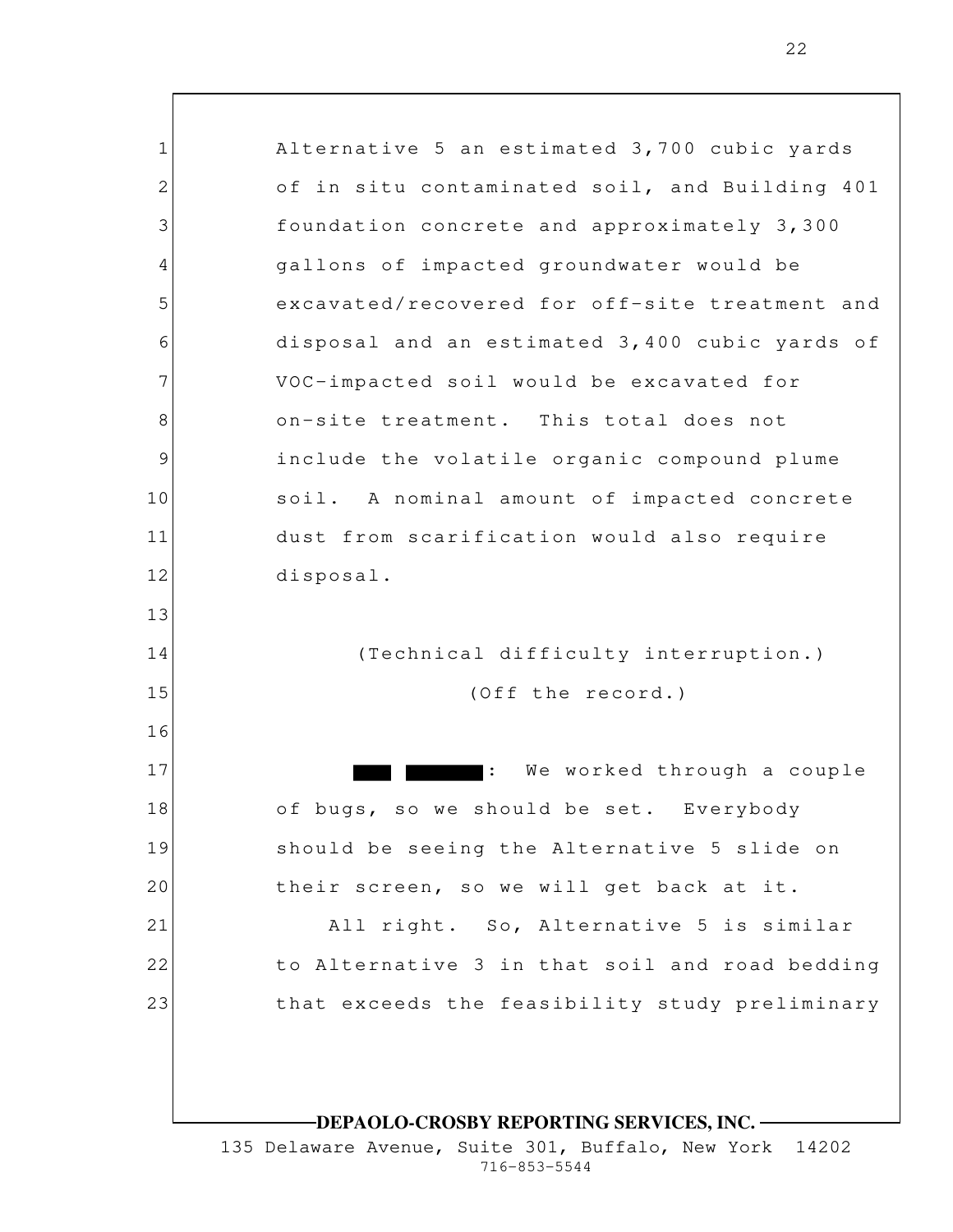remediation goals and the Building 401 foundation and drains will be removed. Building 433 and the foundations of Building 430, 431 and 432 would be left in place, but would be decontaminated by scarification to remove the risk associated with these media. In this alternative the volatile organic compound contaminated soil and groundwater in the north area of the site would be treated

1

2

3

4

5

6

7

8

9

10

22

23

11 12 13 14 15 16 17 18 Under Alternative 5, an estimated 3,700 cubic yards of in situ contaminated soil and Building 401 foundation concrete and 3,300 gallons of impacted groundwater would be excavated/recovered for off-site treatment and disposal, and an estimated 3,400 cubic yards of volatile organic-impacted soil would be excavated for on-site treatment.

via ex situ thermal treatment methods.

19 20 21 A nominal amount of impacted concrete dust from scarification, approximately 80 cubic yards, would also require disposal.

> We also have a poster of this alternative up on the website so you can see more about

## **DEPAOLO-CROSBY REPORTING SERVICES, INC.**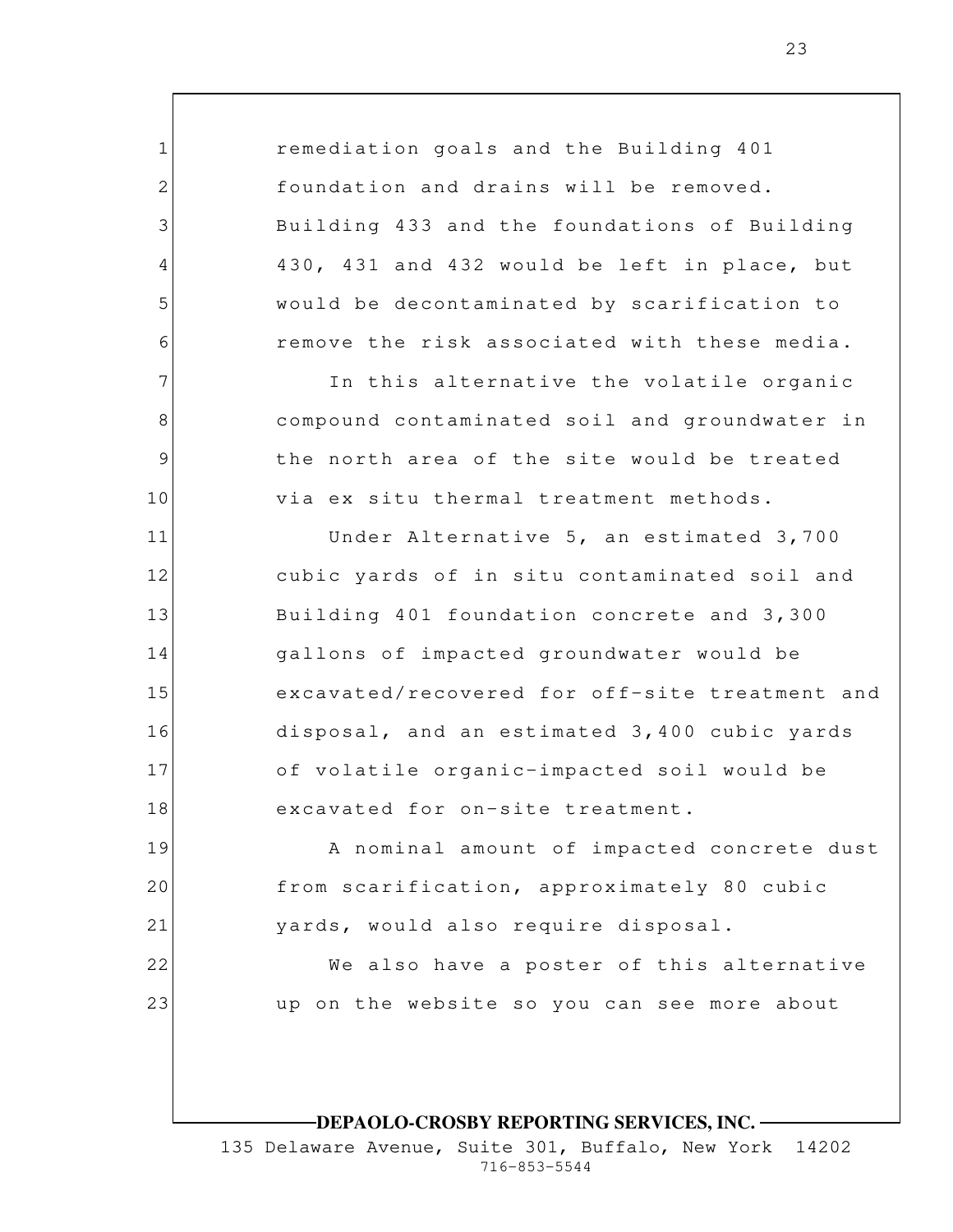the ex situ treatment.

1

2

3

4

5

6

7

8

9

10

11

12

13

14

15

16

17

18

19

23

Each alternative in the feasibility study is evaluated against the balancing criteria for comparison purposes. This slide shows the first four balancing criteria. You can see that Alternatives 2 and 3 have the same rankings and Alternatives 4 and 5 have the same rankings. Alternative 3, removal with building decontamination, is highlighted because it is our preferred alternative. A comparison of the cost estimates shows

that the alternatives range in cost from approximately \$23 million to \$36 million and the times to complete each alternative vary. You can see from the analysis on the last chart and this chart that Alternative 3 achieves the same level of protectiveness for less money and in the same amount of time as Alternative 2.

20 21 22 I am just going to pause right there for a second, folks, and check the slides one last time. Hold on one second, please.

(Off the record.)

## **DEPAOLO-CROSBY REPORTING SERVICES, INC.**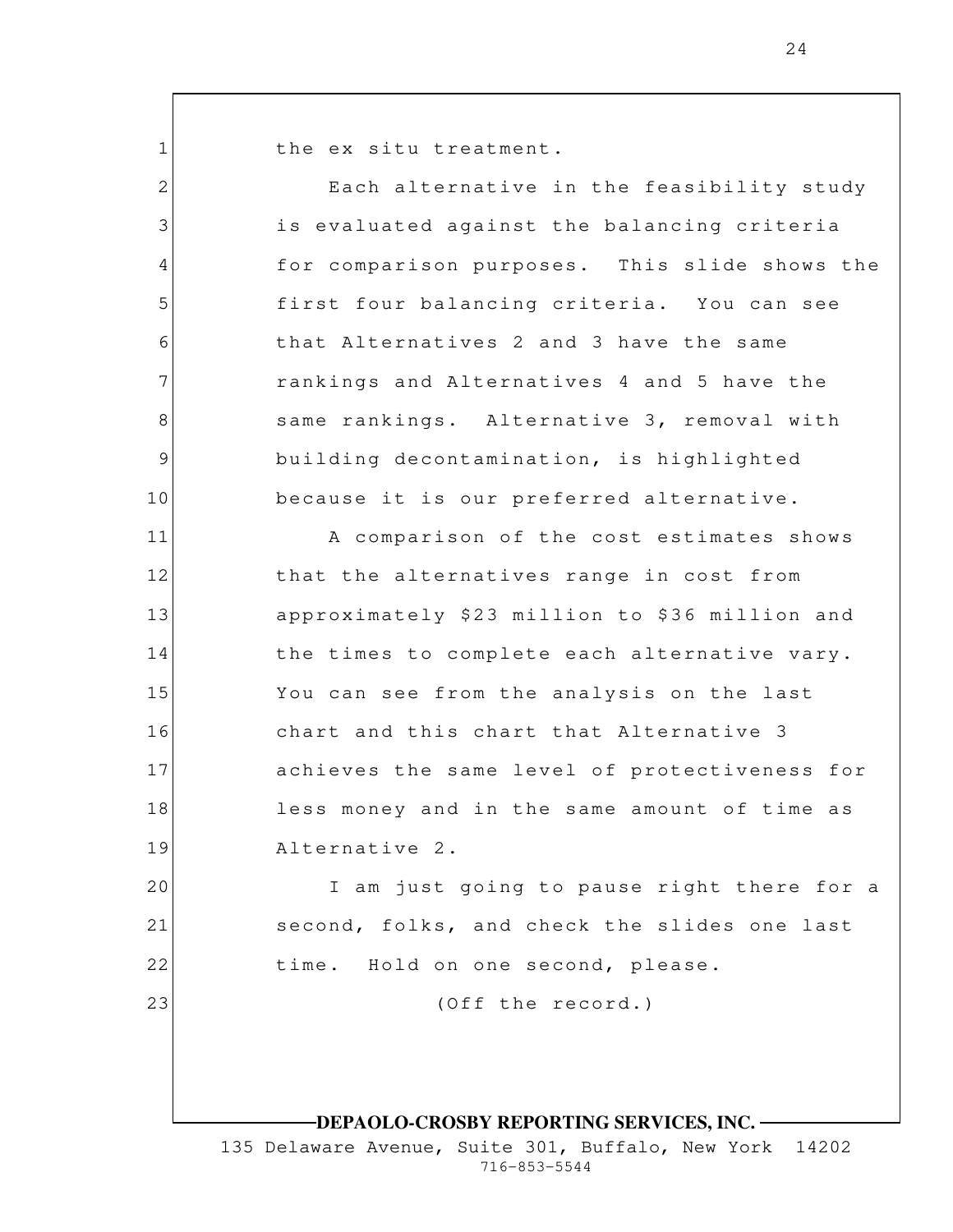: All right. Once again, sorry, folks. We are just working through those kinks. I am going to go over this slide again. We will be on Slide 29 and it is going to talk about the comparative analysis for the alternatives.

1

2

3

4

5

6

7 8 9 10 11 12 13 14 15 A comparison of the cost estimates shows that the alternatives range in cost from approximately \$23 million to \$36 million and the times to complete each alternative vary. You can see from the analysis on the last chart and this chart that Alternative 3 achieves the same level of protectiveness for less money and in the same amount of time as Alternative 2.

16 17 18 19 20 21 22 23 Next we will talk about the preferred alternative. To recap, Alternative 3 is the preferred alternative outlined in the Balance of Plant and Groundwater Operable Units proposed plan. The Corps of Engineers expects the preferred alternative to satisfy the following statutory requirements of CERCLA Section 121(b): One, be protective of human

#### **DEPAOLO-CROSBY REPORTING SERVICES, INC.**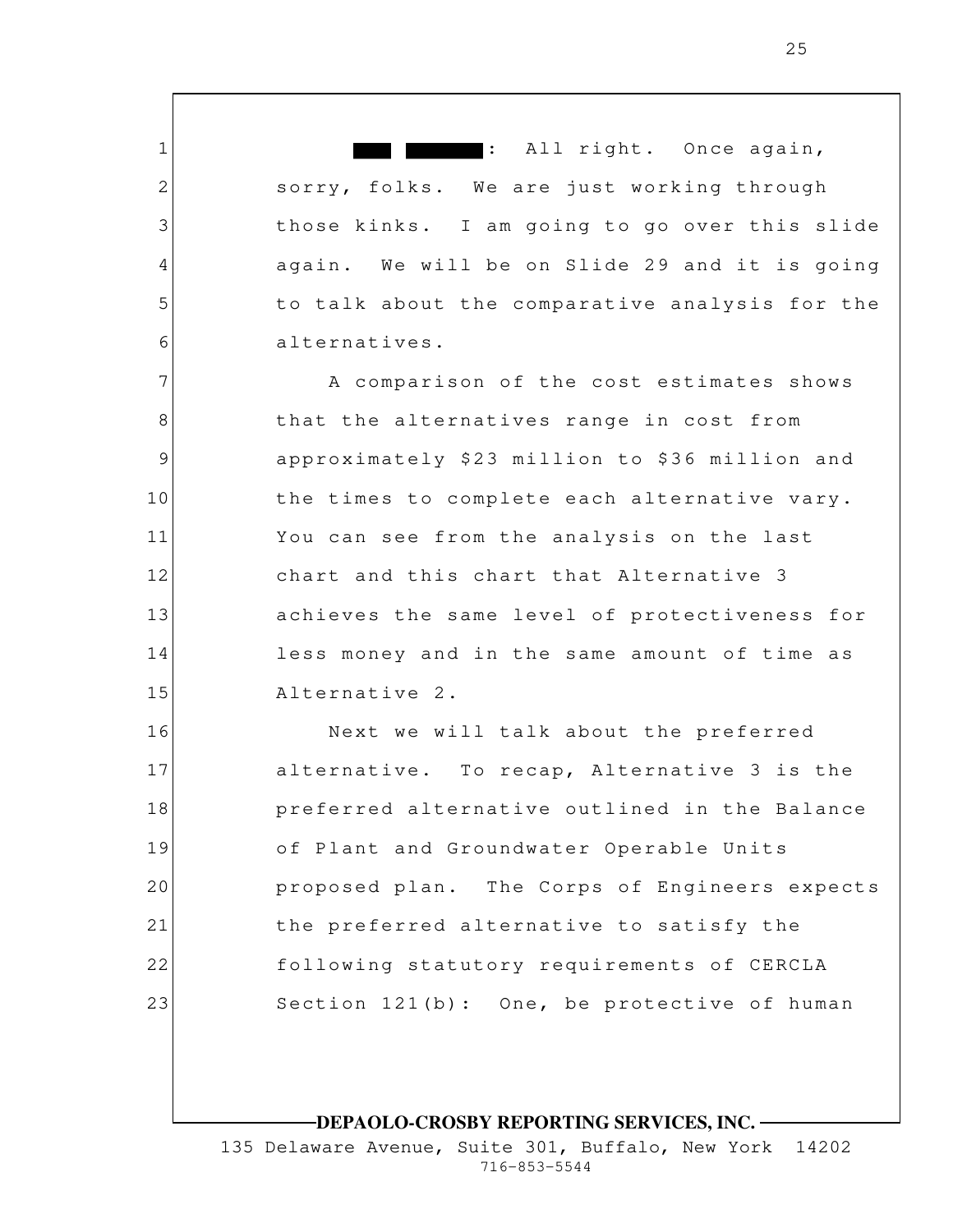1 2 3 4 5 6 7 8 9 10 11 12 13 14 15 16 17 18 19 20 21 health and the environment; two, comply with applicable or relevant and appropriate requirements; three, be cost-effective; four, utilize permanent solutions that will preclude any future environmental impact. Once again, Under Alternative 3, impacted soil, road bedding, and groundwater are removed; the Building 401 foundation and utilities are removed; and Building 433 and the foundations of Buildings 430, 431 and 432 are decontaminated by scarifying. FUSRAP-related material that is removed will be transported off-site for disposal at an appropriately permitted or licensed disposal facility. Following completion of Alternative 3, the site would be remediated to levels suitable for industrial use. This will be both protective of construction workers and industrial workers. We will just go over that schedule again that we provided earlier. Once the comment

> period closes, we will consider the comments received and develop a record of decision.

22

23

**DEPAOLO-CROSBY REPORTING SERVICES, INC.**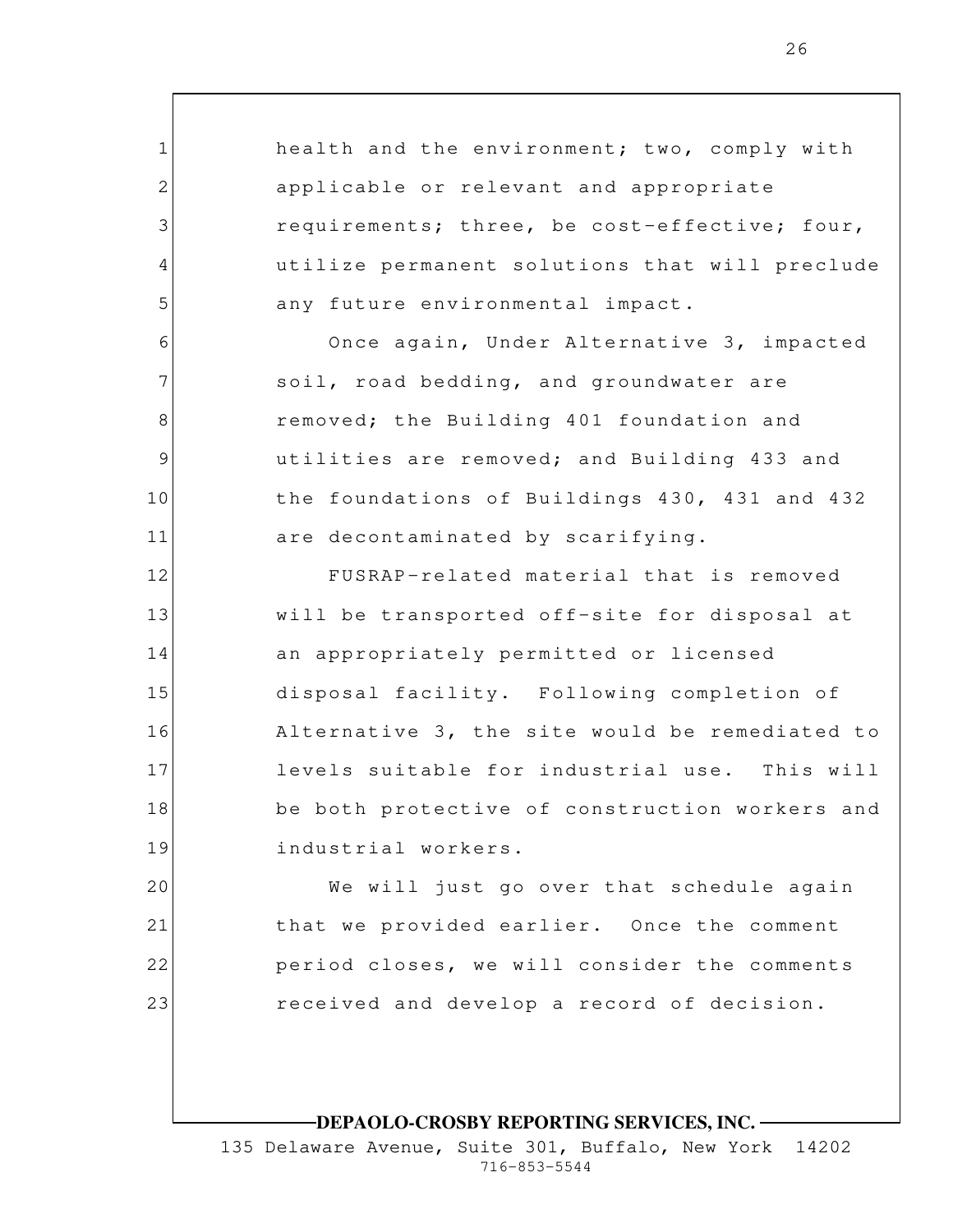1 2 3 4 5 6 7 8 9 10 11 12 13 14 15 16 17 18 19 20 21 22 23 The preferred alternative may be modified based on any new information acquired during the designated public comment period. Responses to comments received will be provided in the record of decision, which will identify the selected remedy to be implemented. This is scheduled to be released in 2022. During fiscal year 2021, we will award an architect-engineer services remedial design and construction oversight contract and begin the work to ultimately clean up the site. All right. Next we will go ahead and receive comments. The slide up on the screen outlines how we will proceed with taking the comments. The following operating principles will be in place during the comment portion of the meeting. To receive your comments on the proposed plan, we will be calling one person at a time in the order that you signed up to comment. Please state your name and affiliation or town

**DEPAOLO-CROSBY REPORTING SERVICES, INC.**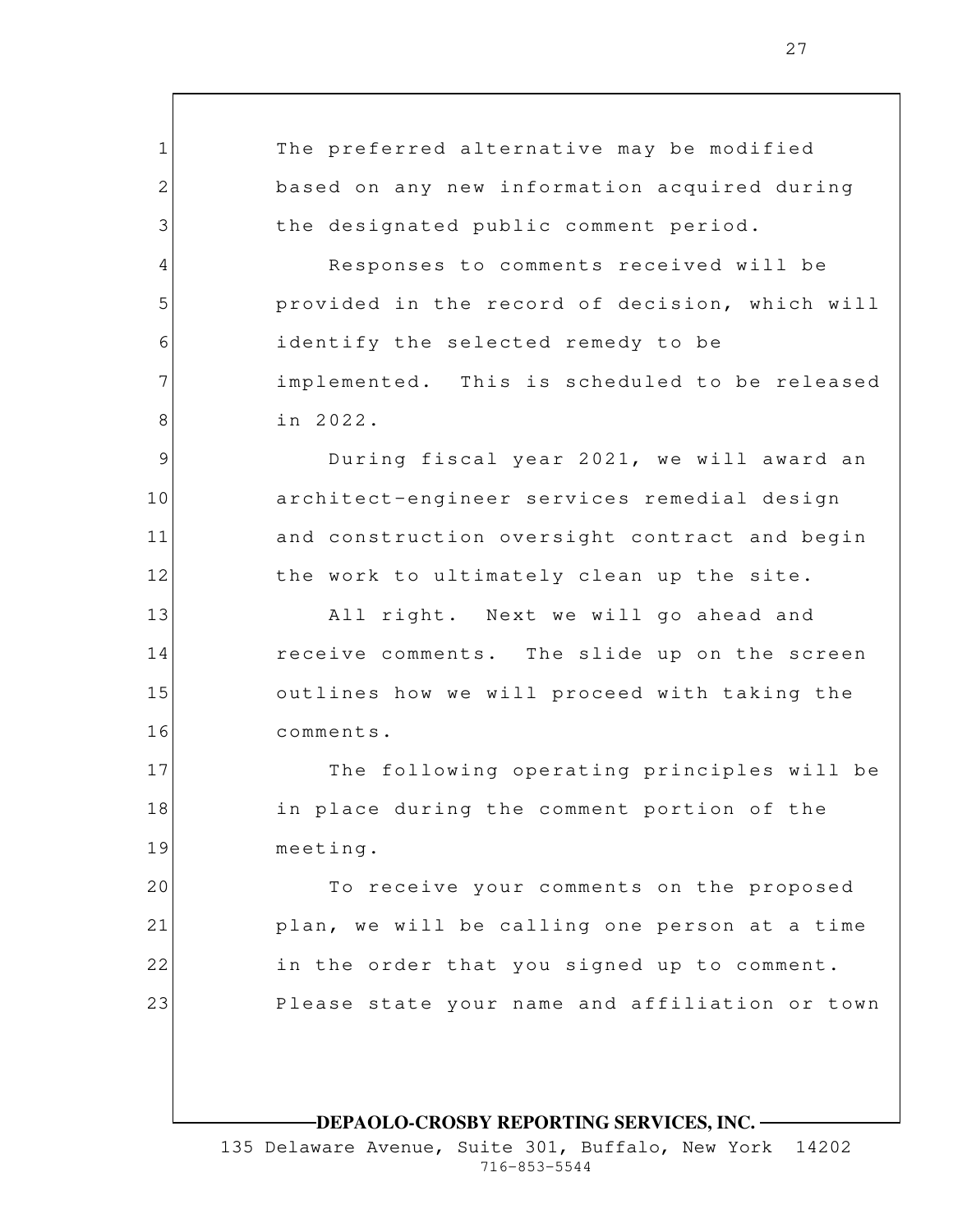1 2 3 4 5 6 7 8 9 10 11 12 13 14 15 16 17 18 19 20 21 22 23 **DEPAOLO-CROSBY REPORTING SERVICES, INC.** of residence. Please keep your phone line muted until your name has been called. Please keep the subject of your comments to the proposed plan and limit your comment to under three minutes. Please indicate when you are finished with your comment. Questions placed in the chat box will be responded to on the project website before the end of the public comment period. If you did not sign up early to provide comments tonight and you would like to provide a comment, please use the chat feature when asked to do so to type in your name and indicate that you would like to comment. We will leave the meeting open for 15 minutes after the closing comments for those that want to chat in questions or additional comments. : Okay. Good evening everyone. No one actually signed up to comment. So in order for me to see the chat,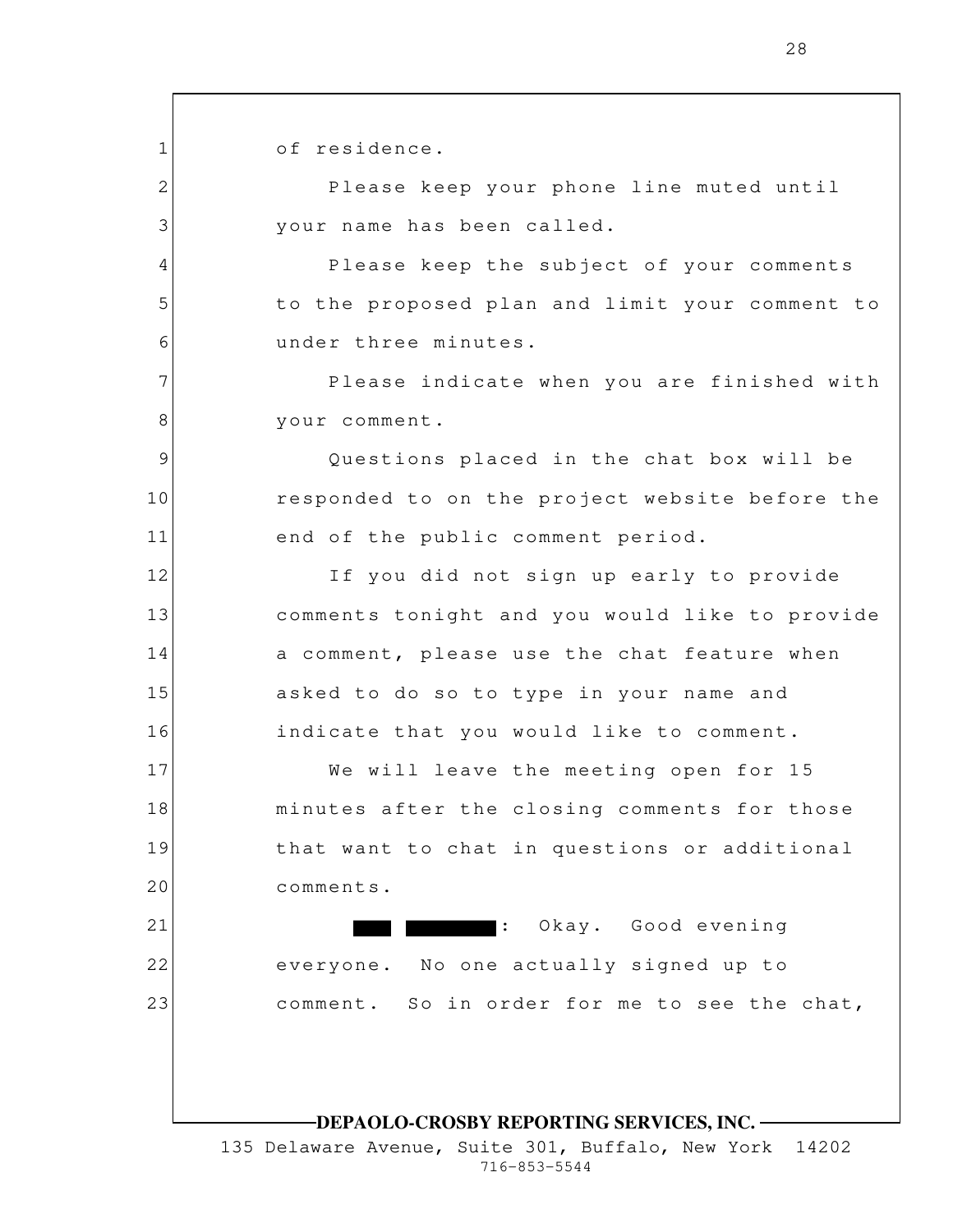1 2 3 4 5 6 7 8 9 10 11 12 13 14 15 16 17 18 19 20 21 22 23 **DEPAOLO-CROSBY REPORTING SERVICES, INC.** 135 Delaware Avenue, Suite 301, Buffalo, New York 14202 the names, I have to stop sharing for a minute my screen. So if anyone would like to provide a comment on the proposed plan and the preferred alternative, please put your name in the box, in the chat box, so that I can call your name. I am going to unmute all the lines. : would like to comment. : would you please state your name and unmute -- well, unmute your mic, state your name and then state your affiliation and then you can unmute your mic and provide your comment. , you may still be muted. Okay.  $\blacksquare$  you can't push  $*6$ . You are going to have to do the unmute button, that circle on the bottom of your screen. Perhaps if you can tell me the number you are calling from, I will be able to find you. I need the last two digits and I should be able to unmute your mic. : There we go. Can you hear me now, **Particle**?

716-853-5544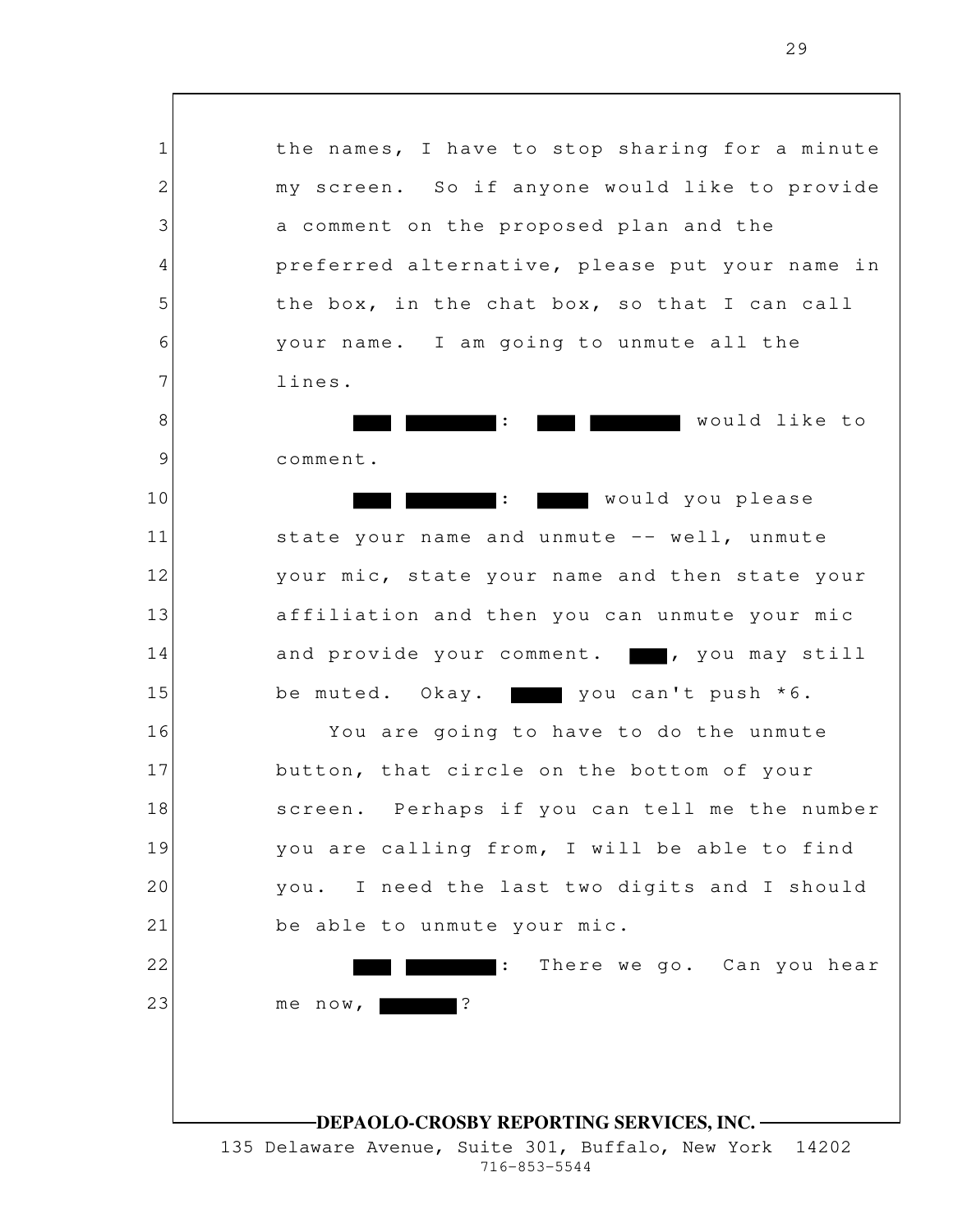1 2 3 4 5 6 7 8 9 10 11 12 13 14 15 16 17 18 19 20 21 22 23 **DEPAOLO-CROSBY REPORTING SERVICES, INC.** 135 Delaware Avenue, Suite 301, Buffalo, New York 14202 716-853-5544  $\mathbf{r}:$  Yes,  $\blacksquare$ . Thank you. : Okay. Just before I comment, is there anyone from EPA participating this evening? : I can say that someone from EPA has registered for the meeting. I cannot tell because some people just called in and they did not enter their names on the list whether someone from EPA is on the line. : Okay. Well, regardless, I will just run through a couple of quick comments. The proposed plan -- can I start  $now,$  ?  $\blacksquare$ : , no. I need you to state your name -- your full name and your affiliation or your town of residence for the court reporter's records.  $\blacksquare$ : Okay. , resident of Lewiston, New York. Can I start my comments now? : Yes, **.** . You may. : Okay. The property history starts in the proposed plan at 1944.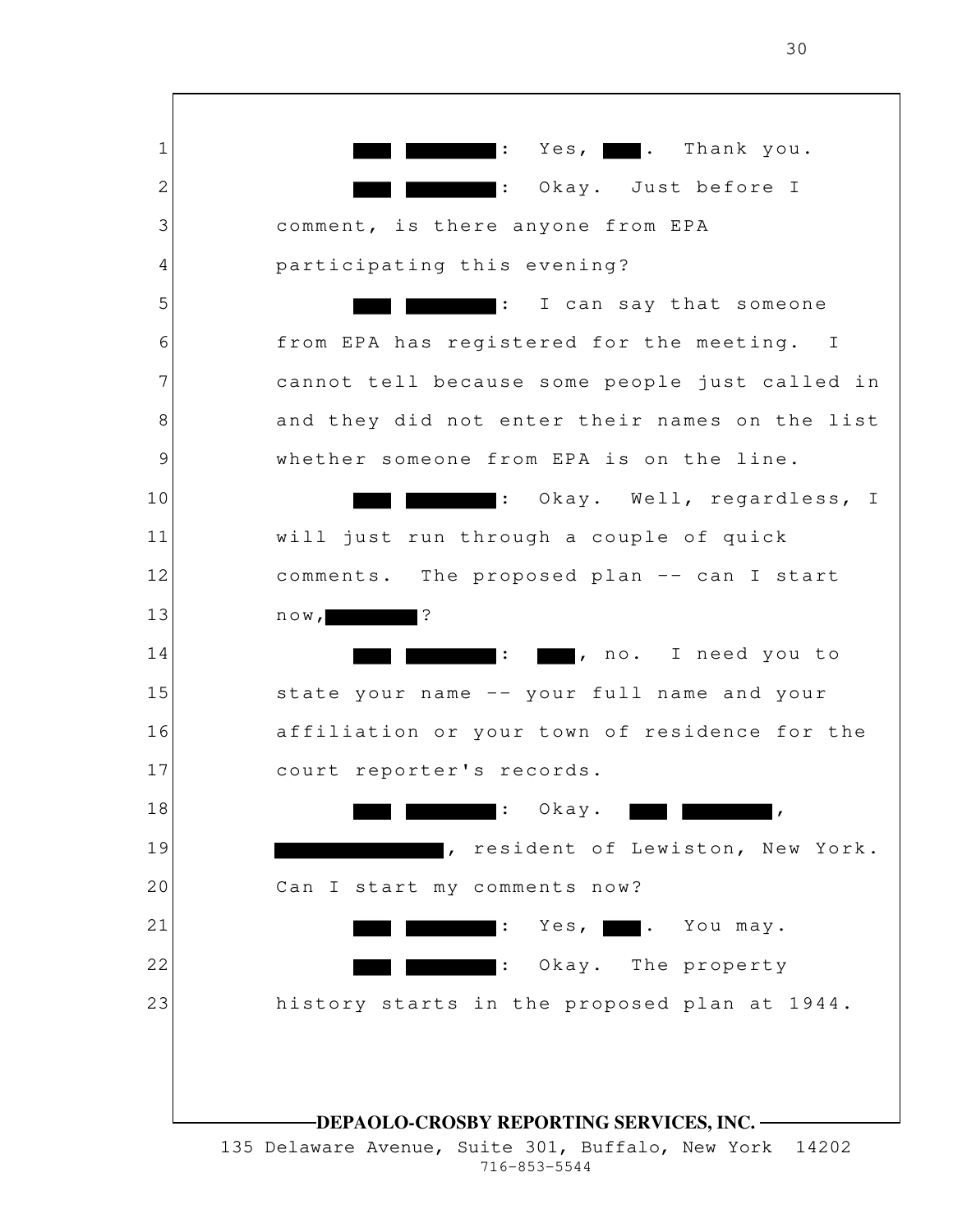The proposed plan should reflect the use of the property before it was seized by the federal government. The map on page 20 of the proposed plan I think misleads agencies - agency personnel, whose concurrence will be required for this plan.

1

2

3

4

5

6

16

17

18

19

20

21

22

23

7 8 9 10 11 12 13 14 15 If it does not reflect the locations of the residences and the schools and the walleye hatchery, I think it is misleading to suggest that there is a disposal facility to the north because it has been closed for five years and there is one operating to the east, but the property uses to the west do not transition through a commercial or park-like setting to residences or schools.

And from that standpoint, the industrial level cleanup standard and depending on what is found in the buildings to determine whether or not there would be any additional cost to remove those is a significant issue.

We keep talking about the adequacy of the health standards for construction workers, as opposed to residents and even worthy property

## **DEPAOLO-CROSBY REPORTING SERVICES, INC.**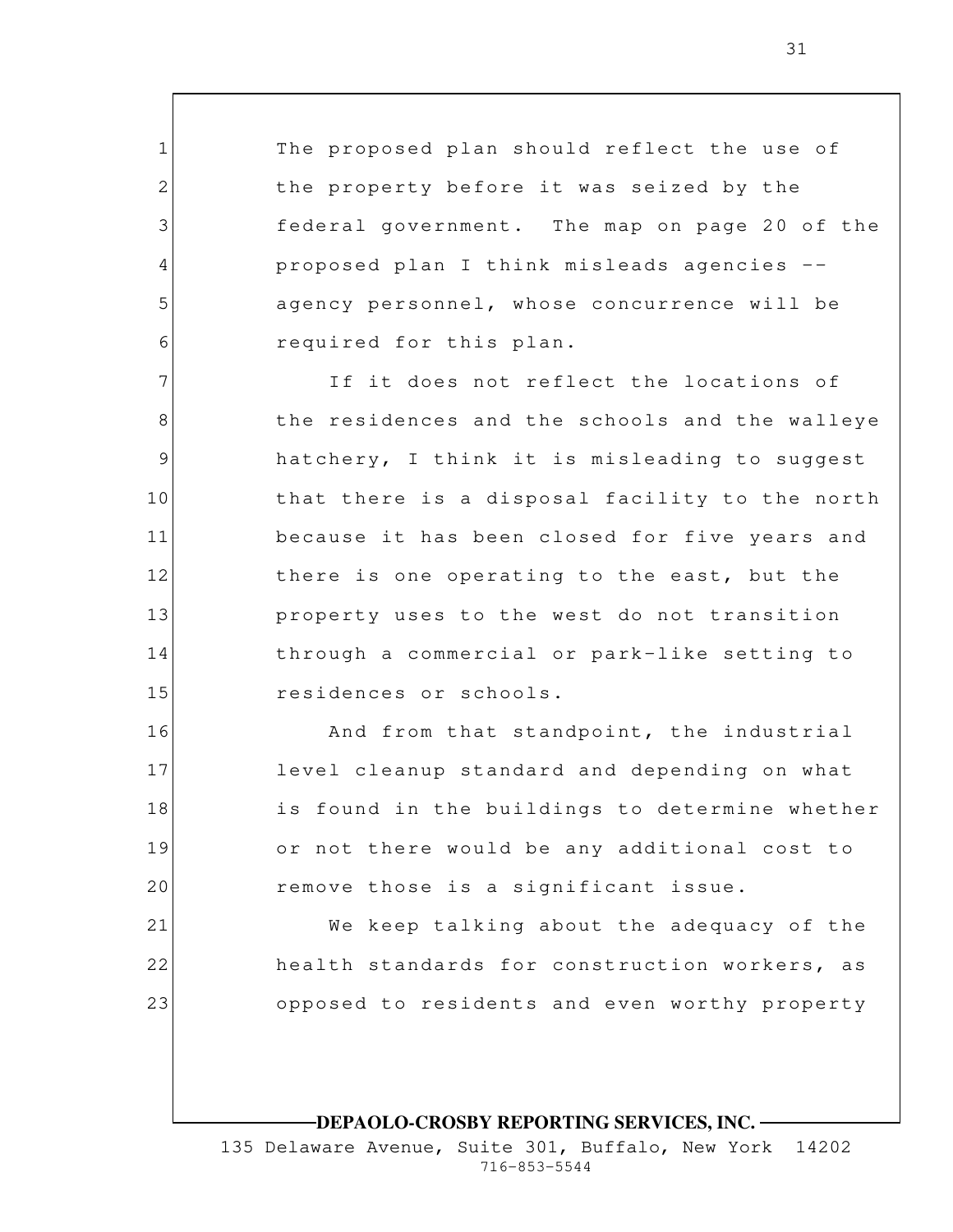used for a park. I think that would concern most people in the community. I also think it is important to explain to the community how the industrial level cleanup differs from the other standards of cleanup.

1

2

3

4

5

6 7 8 9 10 11 12 13 14 15 While I don't think the community would expect that the federal government would be able to restore the property to the condition in which it was before it was seized by the federal government, certainly the community ought to at least have the benefit of knowing what the other standards are and what kind of property uses that would provide as options to the town, you know, 10 or 20 years down the road. That is pretty important.

16 17 18 19 20 21 22 23 Last, but not least, the groundwater issue, the DNAPL in the northwest section of Niagara Falls Storage Site, I would encourage the Army Corps groundwater people to consult with EPA because there was a dispute about the groundwater direction on the property adjacent to the north of the Niagara Falls Storage Site during the adjudicatory process for the CWM

**DEPAOLO-CROSBY REPORTING SERVICES, INC.**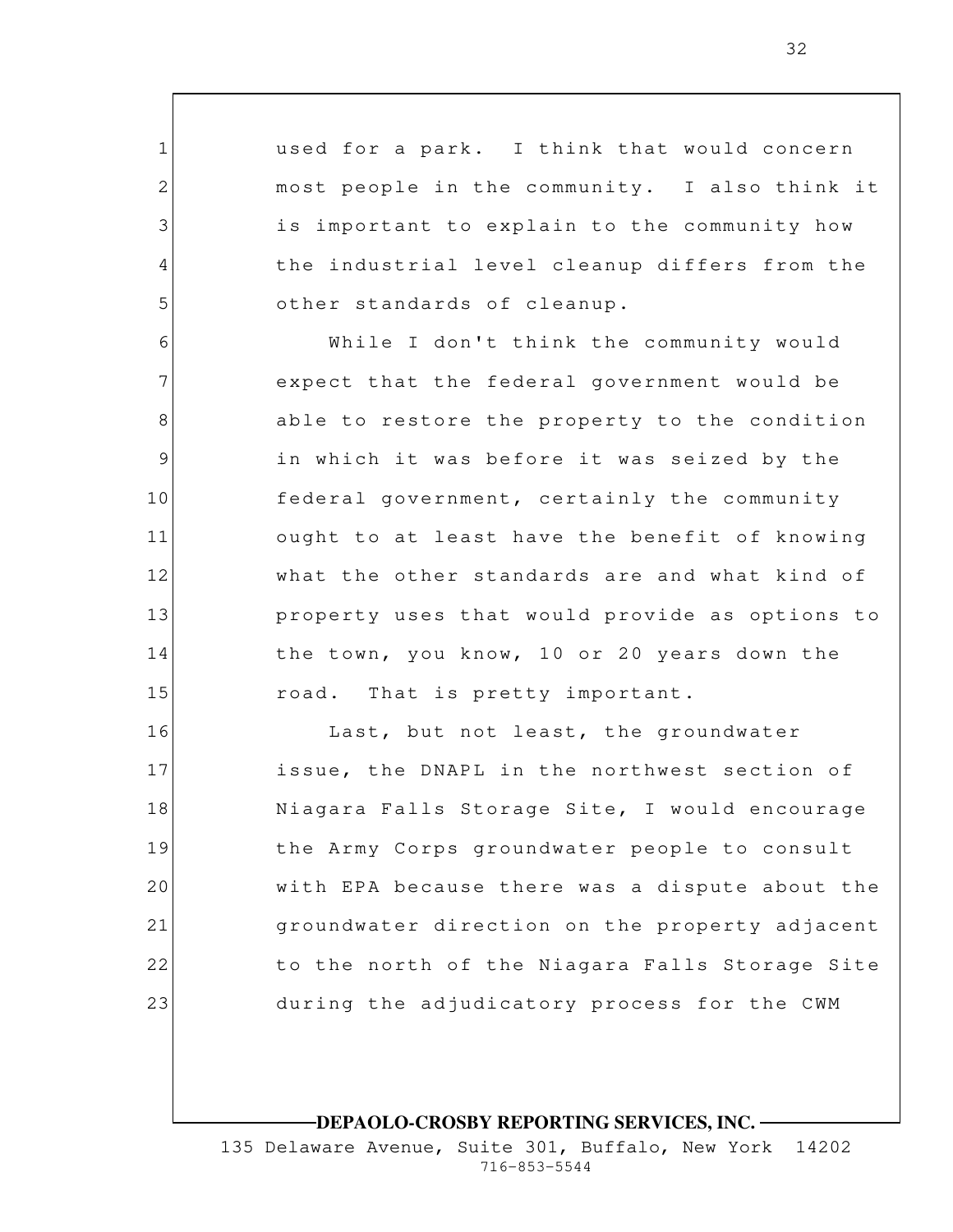permit.

1

2

3

4

5

6

7

8

9

10

11

12

13

14

15

16

17

18

19

20

21

22

23

The EPA agreed with the experts for Niagara County in the probability that the lower aquifer was not traveling northwest, but on the southern part of the CWM property was traveling west, southwest.

So there are two concerns; one, that if the Army Corps remediates the DNAPL, that it won't show up again if it is migrating from CWM and then of course, number two, whether or not federal taxpayers should be bearing the cost for historical contamination that was from a private property operation and not the federal operation. I think that is it.

I just want to reiterate how important it would be for the Army Corps to discuss the DNAPL evaluation, which is brand new because in contrast to Modern and the Niagara Falls Storage Site, there were wells missing on CWM that have only been installed fairly recently so there is not a lot of data.

> But, to reiterate, the EPA and the experts for Niagara County had a different opinion

## **DEPAOLO-CROSBY REPORTING SERVICES, INC.**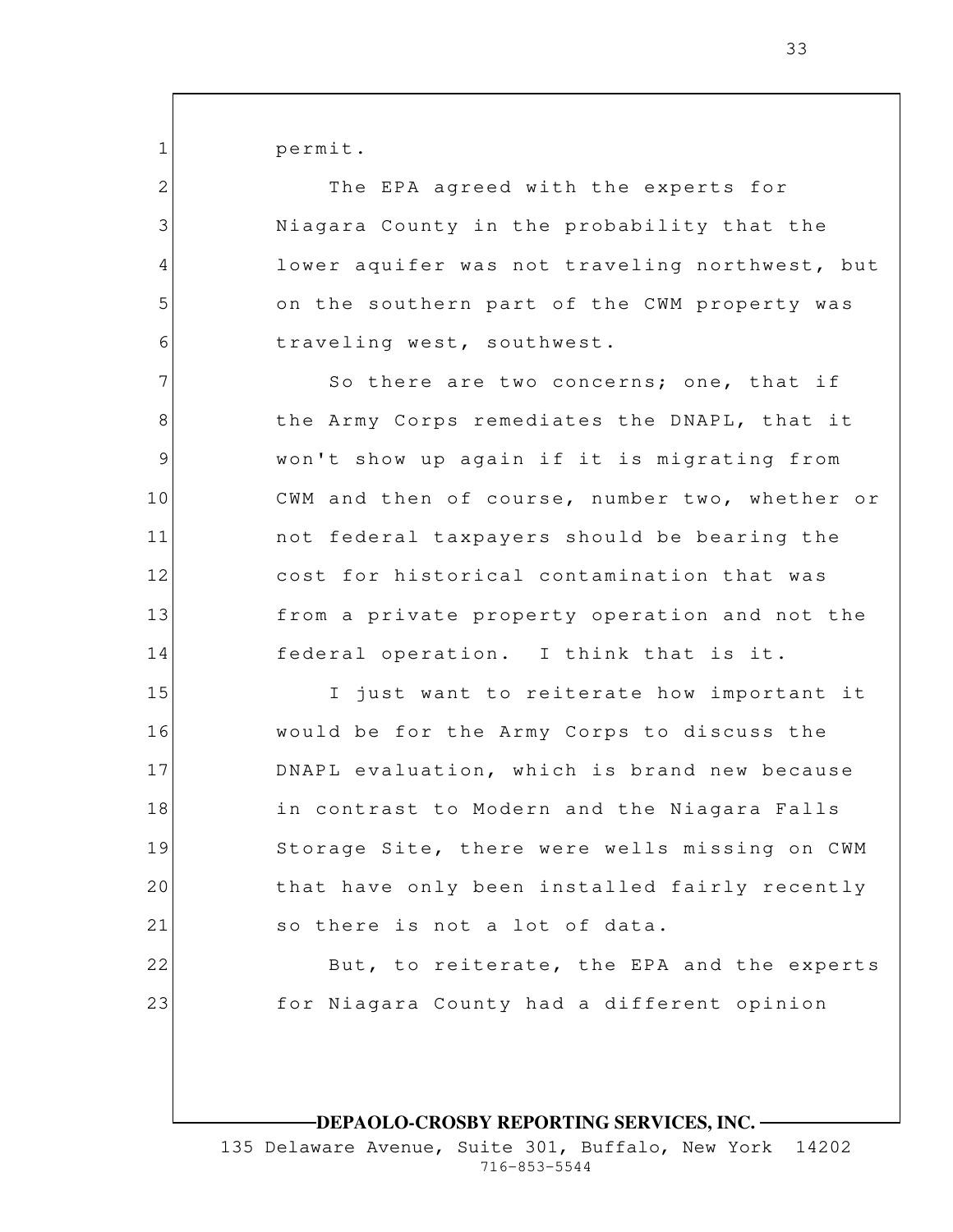1 2 3 4 5 6 7 8 9 10 11 12 13 14 15 16 17 18 19 20 21 22 23 than DEC and CWM. So again, I would encourage the Corps to talk directly to EPA about the DNAPL on the site to the north and if a potentially responsibile party process is called for, look for ways to get that done without delaying the good progress that is being made on BOP and the IWCS. That concludes my comments. Thank you.  $:$  Thank you,  $\blacksquare$ . Is there anyone else that would like to chat their name in the comment box to provide additional comments? Okay. One more time I am going to unmute the lines just to try and see if there is someone that does not have the ability to unmute their mic to -- that wants to provide a comment. For those of you that are receiving feedback on your line, if you move your phone away from your computer so that they are not so close and you turn down the sound on your computer, it should get rid of the echo. Okay. I am going to ask one last time is

# **DEPAOLO-CROSBY REPORTING SERVICES, INC.**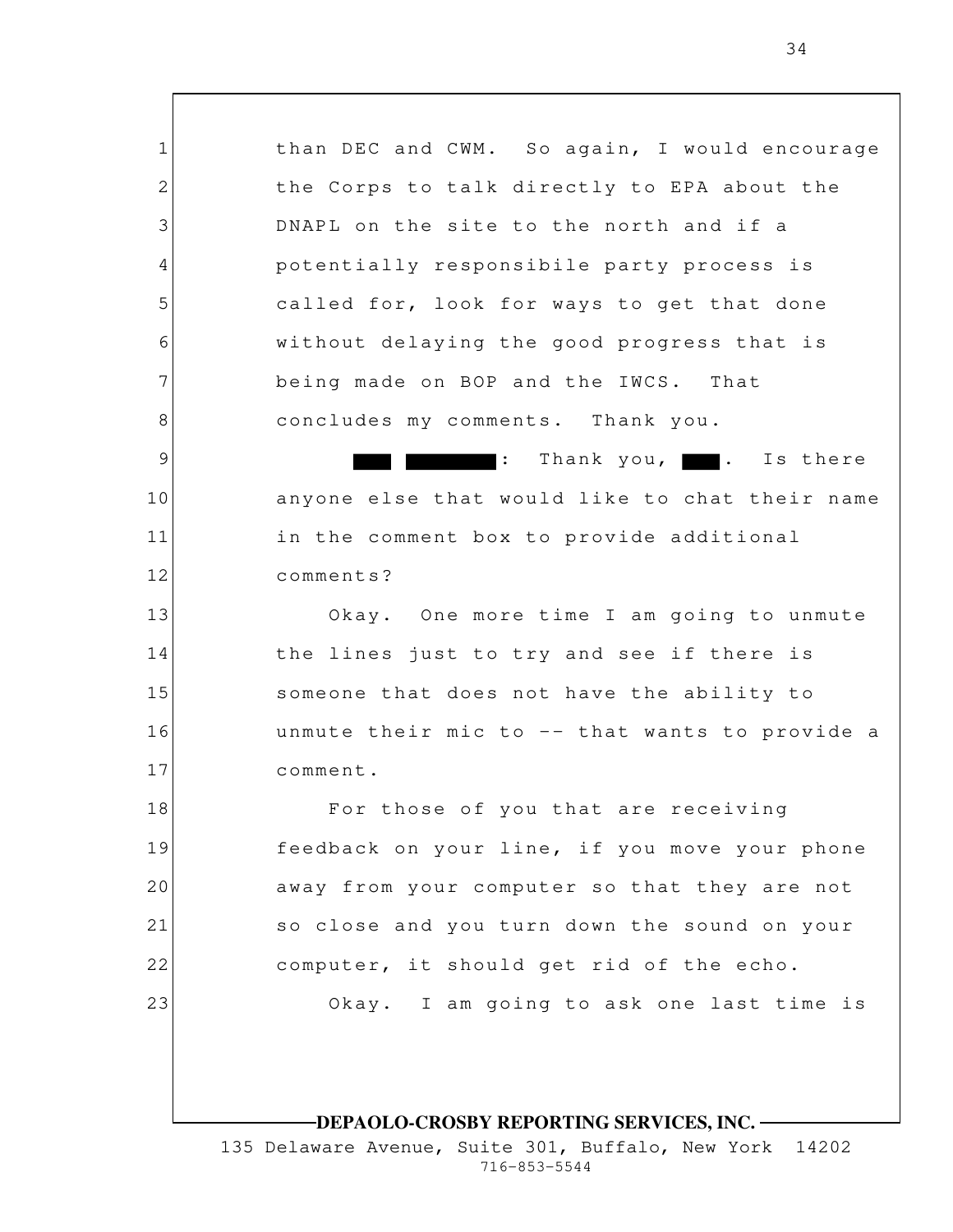1 2 3 4 5 6 7 8 9 10 11 12 13 14 15 16 17 18 19 20 21 22 23 **DEPAOLO-CROSBY REPORTING SERVICES, INC.** there anyone else that would like to provide comments? Please provide your name in the chat. Okay. Then I am going to go to , who has been monitoring the chat to see if there were any questions in the chat that someone wanted answered. **There weren't** There weren't any. : Okay. Steve, would you flip to the next slide, please? So, if anyone decides that they would like to provide comments, you can e-mail your comments to fusrap@usace.army.mil. The mailing address to mail comments to is up on the screen; U.S. Army Corps of Engineers, Buffalo District, Environmental Project Management Section, 1776 Niagara Street, Buffalo, NY 14207. Please put Niagara Falls Storage Site in the subject line if you send us an e-mail. would you go to the next slide, please? Additional information can be found on the web and this is our website for the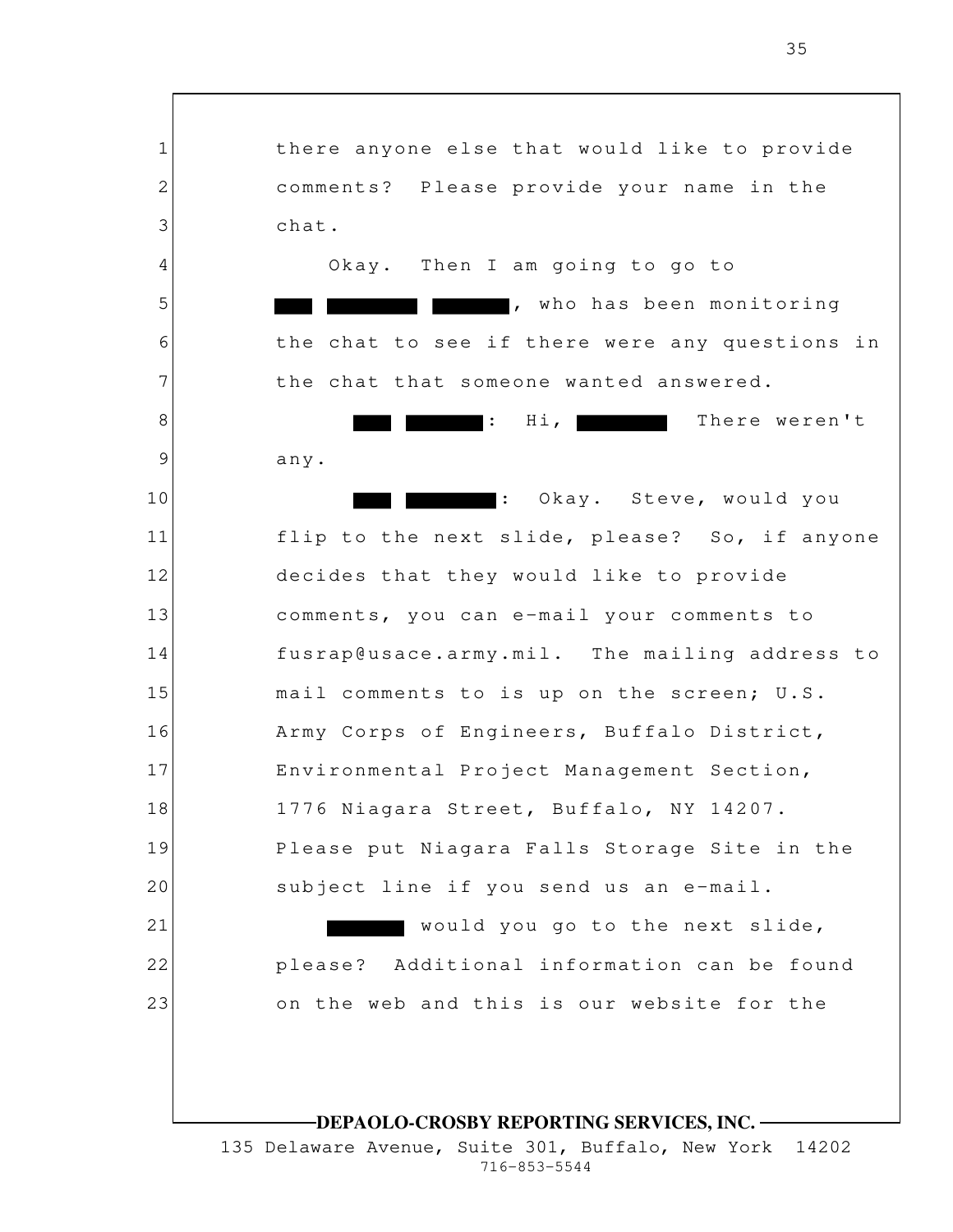1 2 3 4 5 6 7 8 9 10 11 12 13 14 15 16 17 18 19 20 21 22 23 site. Also, I want you to know that this presentation with the script is posted to the website. There is a fact sheet about the preferred alternative and the proposed plan on our website and we will be posting the transcript to the meeting once it is available and if you send us any questions to the fusrap@usace.army.mil e-mail address, we will also be posting responses to those questions up on the website. So, with that, we are going to go back a slide so that you can copy the address if you need to and we are going to leave the meeting open for the chat for the next 15 minutes in case anybody wants to chat any additional comment. So it is currently -- we will be closing the meeting at 8:15. The Project Delivery Team will not be staying on the line to answer any questions that come up in the chat, but we will be copying the chat and we will be responding to those questions online. So, thank you everyone. I am going to now

## **DEPAOLO-CROSBY REPORTING SERVICES, INC.**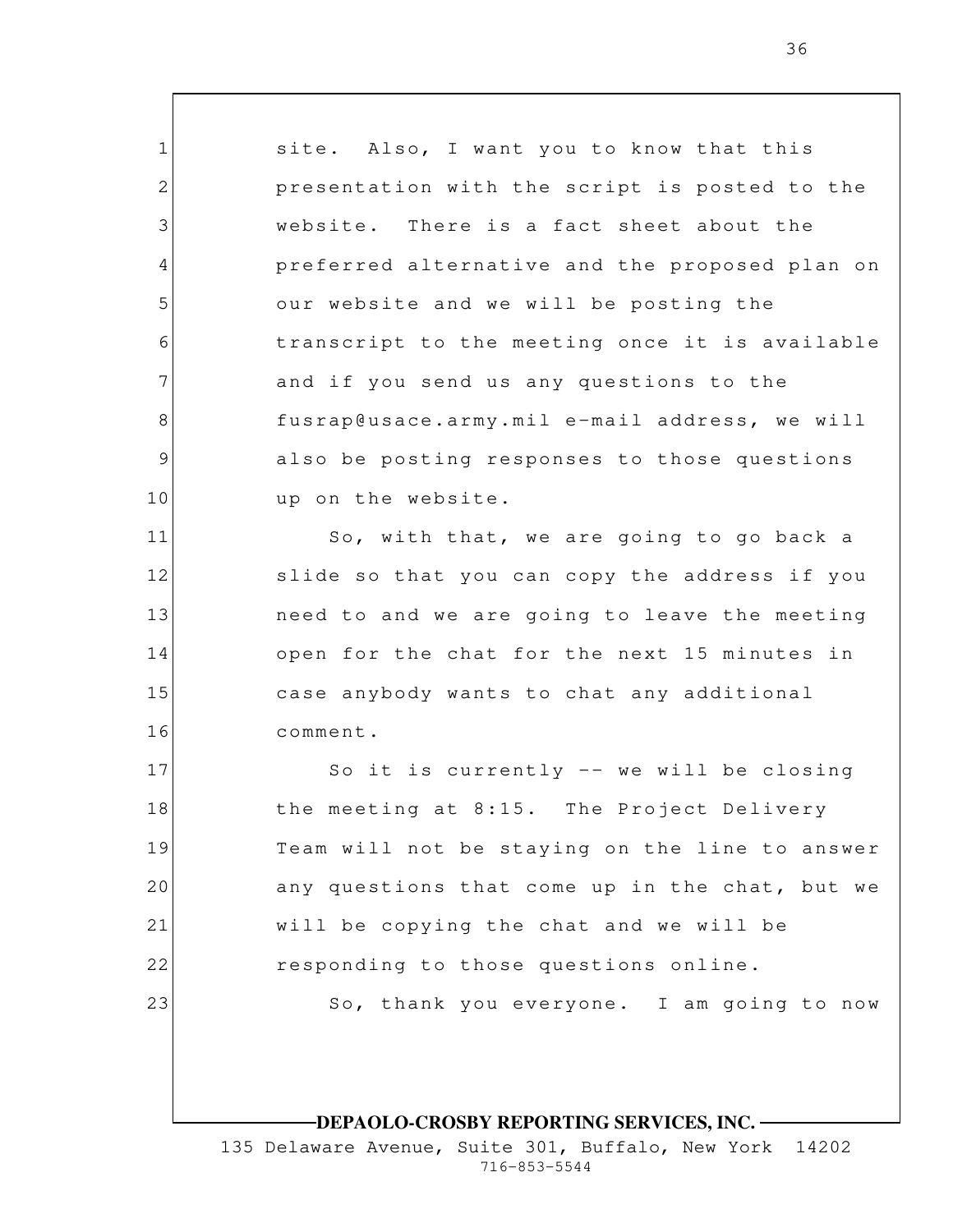| $\mathbf 1$    | officially end the meeting, but leave the chat                             |
|----------------|----------------------------------------------------------------------------|
| $\mathbf{2}$   | open for 15 minutes. Thank you for                                         |
| 3              | participating in our meeting tonight.                                      |
| $\overline{4}$ |                                                                            |
| 5              | (Meeting concluded at 7:58 p.m.)                                           |
| $\sqrt{6}$     |                                                                            |
| $\overline{7}$ |                                                                            |
| $\,8\,$        |                                                                            |
| $\mathcal{G}$  |                                                                            |
| 10             |                                                                            |
| 11             |                                                                            |
| 12             |                                                                            |
| 13             |                                                                            |
| 14             |                                                                            |
| 15             |                                                                            |
| 16             |                                                                            |
| 17             |                                                                            |
| 18             |                                                                            |
| 19             |                                                                            |
| 20             |                                                                            |
| 21             |                                                                            |
| 22             |                                                                            |
| 23             |                                                                            |
|                |                                                                            |
|                |                                                                            |
|                | -DEPAOLO-CROSBY REPORTING SERVICES, INC. –                                 |
|                | 135 Delaware Avenue, Suite 301, Buffalo, New York<br>14202<br>716-853-5544 |